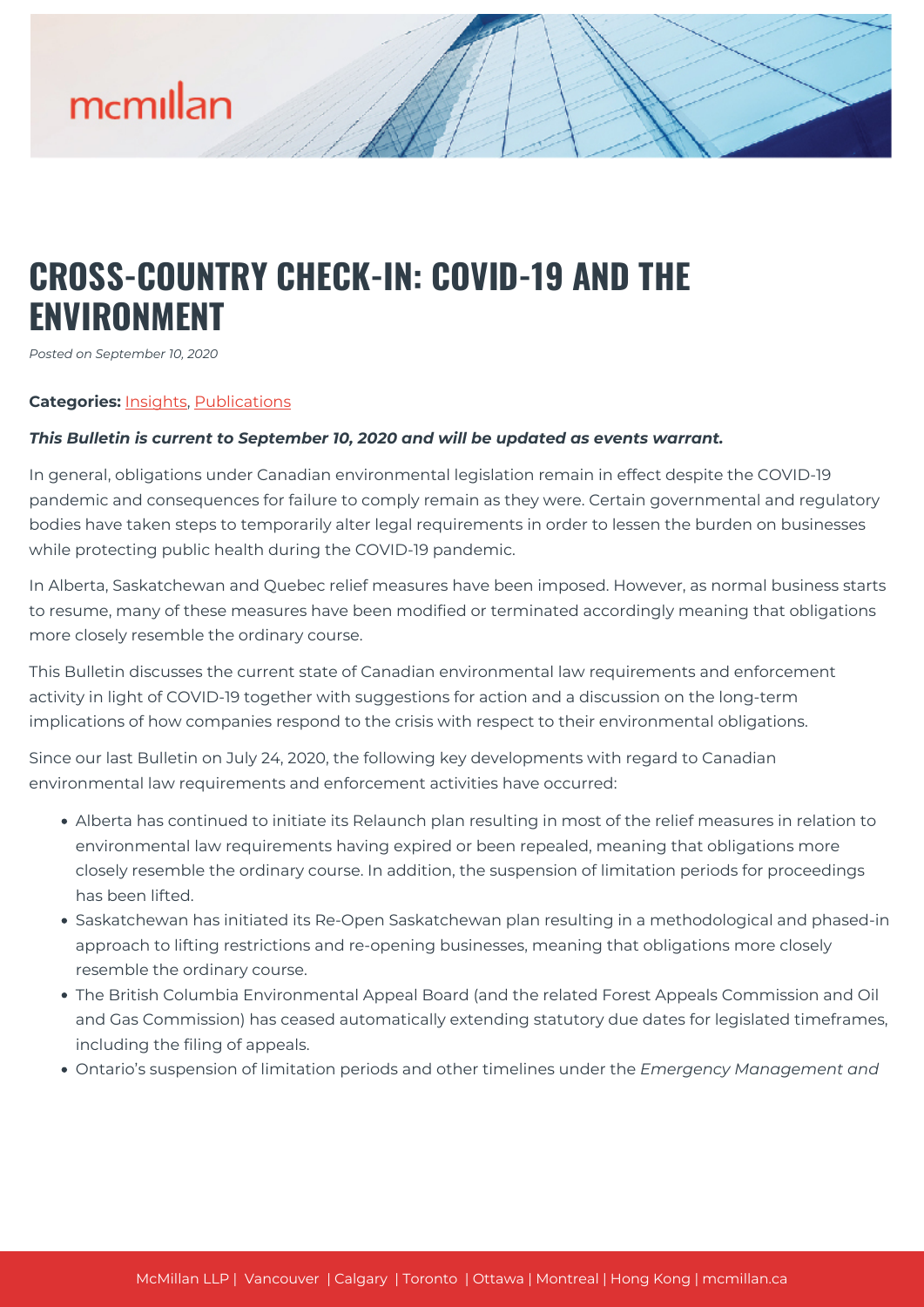

*Civil Protection Act* will expire and begin to run again on September 14, 2020.

- The Ontario Environmental Review Tribunal and Local Planning Appeal Tribunal have announced that matters not suitable to be heard in writing or by video/teleconference will be rescheduled to a later date.
- Quebec has authorized the reopening of all economic activity sectors with the exception of vacation camps that provide accommodations.
- The Centre de contrôle environnemental du Québec will be resuming its monitoring and inspection activities including in-person site visits.
- The Quebec Ministre de l'Environnement et de la Lutte contre les changements climatiques will be automatically extending the expiration of certain permits and certificates for the sale and use of pesticides.
- The Quebec Ministre de l'Environnement et de la Lutte contre les changements climatiques' suspension of phase 2 of the ClimatSol-Plus Program appears to have resumed.
- The previous suspension of filing deadlines for adjudicative applications to the Nova Scotia Aquaculture Review Board under the *Aquaculture Licence and Lease Regulation appears* to have resumed.

For up to the minute updates on federal and provincial orders, directions and statements arising from the COVID-19 crisis as they relate to environmental regulation, including exceptions and modifications, please contact us directly.

#### **A. Compliance with Environmental Laws**

Subject to the exceptions discussed below, statutory environmental obligations on individuals and companies remain in effect and regulatory bodies continue to exercise their authority to inspect, investigate and issue orders as well as to prosecute parties for failure to comply. Accordingly, any assessment, reporting, investigation, remediation, risk management and clean-up requirements in relation to contaminants, waste and spills remain in full force and effect and all due diligence and compliance activities normally undertaken should be maintained.

#### *a. Environmental Approvals*

Where a party, facility or property has been issued an approval, permit or license by an environmental regulatory body ("**Environmental Approval**") including in relation to emissions, waste management and the storage, use, handling, treatment and disposal of contaminants, the holder of the Environmental Approval must continue to comply with its terms.

That said, the ability of Environmental Approval holders to comply with those requirements may be impacted by recent federal and provincial orders and directions relating to specific occupational health and safety obligations intended to limit the spread of COVID-19 or simply preventing specific activities and industries from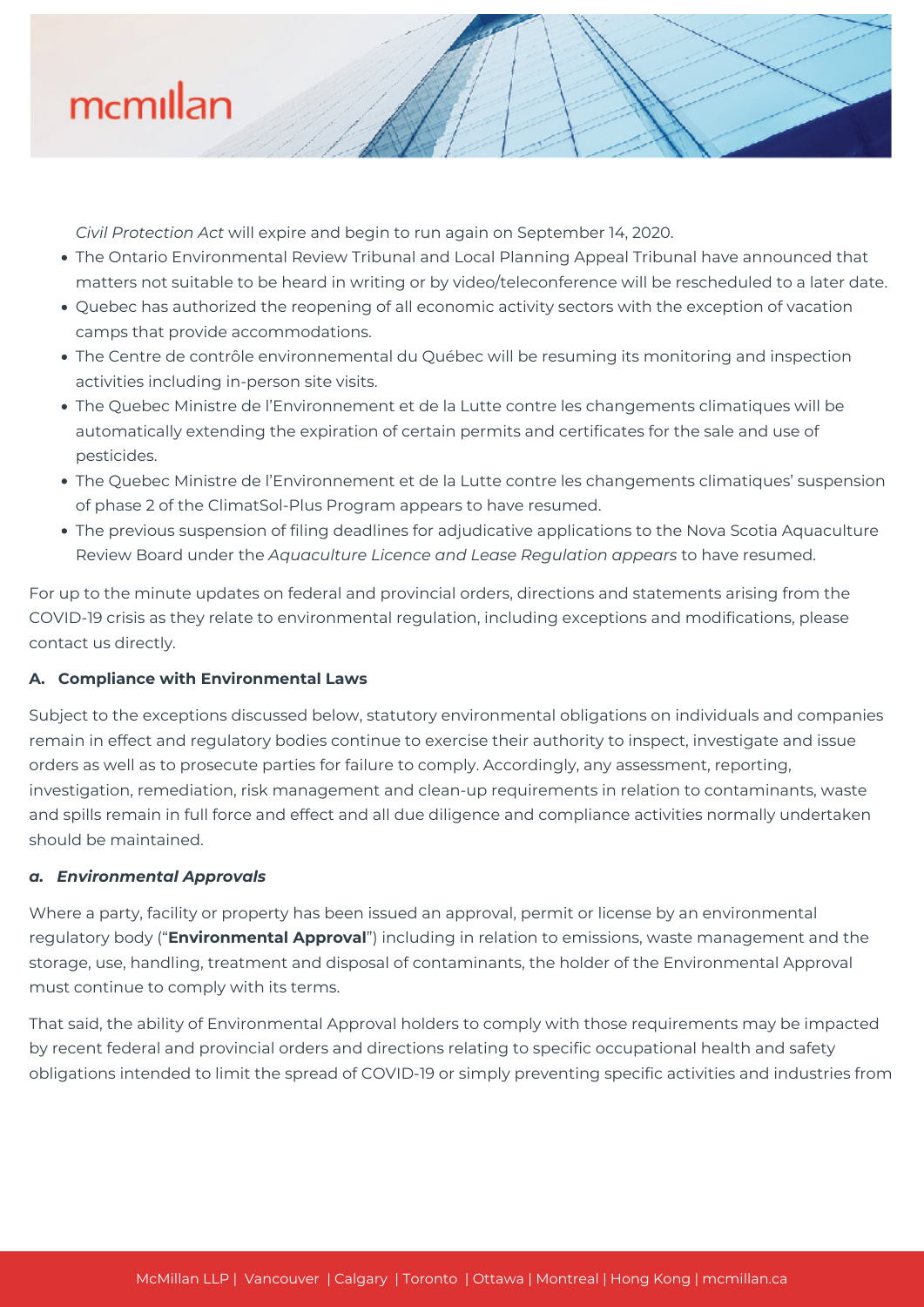carrying on operations (i.e. having been deemed non-essential). For more information on current essential designations across Canada, please click *[here](https://mcmillan.ca/insights/webinar-essential-workplaces-and-services-a-national-roundup-and-best-practices-for-managing-business-closures-2/).*

For example, compliance with the terms of an Environmental Approval may become challenging as a result of social distancing requirements and reduced supply availability leading to facilities being short-staffed or unable to carry out normal operations. Businesses are encouraged to look for alternative ways of ensuring compliance such as setting up temporary staffing protocols. For more information on COVID-19 occupational health and safety requirements and issues, please click *[here](https://mcmillan.ca/insights/webinar-establishing-the-new-normal-return-to-work-considerations-in-the-covid-19-era/)* and *[here](https://mcmillan.ca/insights/webinar-the-impact-of-covid-19-on-your-workforce-in-canada/)*.

In instances where it may be difficult or impossible to comply with the terms of an Environmental Approval, discussions with the regulatory body should be initiated immediately. We would expect regulators to be willing to become involved in how best to address particular challenges at issue which should decrease the likelihood of a regulatory order being issued or charges laid.

#### *b. Environmental Due Diligence*

We continue to recommend implementing the following best practices with respect to due diligence:

- Identify qualified individuals at your facility tasked with specifically managing environmental compliance during the COVID-19 crisis.
- Continue to monitor any regulatory changes or notices that may apply to your facility, operations and property.
- Identify any potential compliance issues that may arise or have already arisen as a result of the crisis and implement proactive measures to address or prevent them including updating staffing protocols to address social distancing and safety requirements, engaging alternative suppliers and making alternative arrangements with third party consultants and agents whose normal services may also be impacted by the circumstances.
- Ensure that employees assigned to temporary roles as a result of changes to staffing protocols or duties are properly trained.
- Make sure you keep detailed records of modifications made as a result of COVID-19 orders and directions, including any temporary procedures, policies and guidelines.
- Establish a special purpose Environmental Management System ("**EMS**") in the form of a comprehensive system ensuring environmental compliance and preventing the commission of environmental offences. An EMS will include the appointment of specific individuals to manage environmental compliance at the facility and train and supervise employees as well as a system of communication between these individuals and the board of directors regarding the operation of the EMS and any non-compliance events, among other things. The EMS should take into account extreme health, economic, political and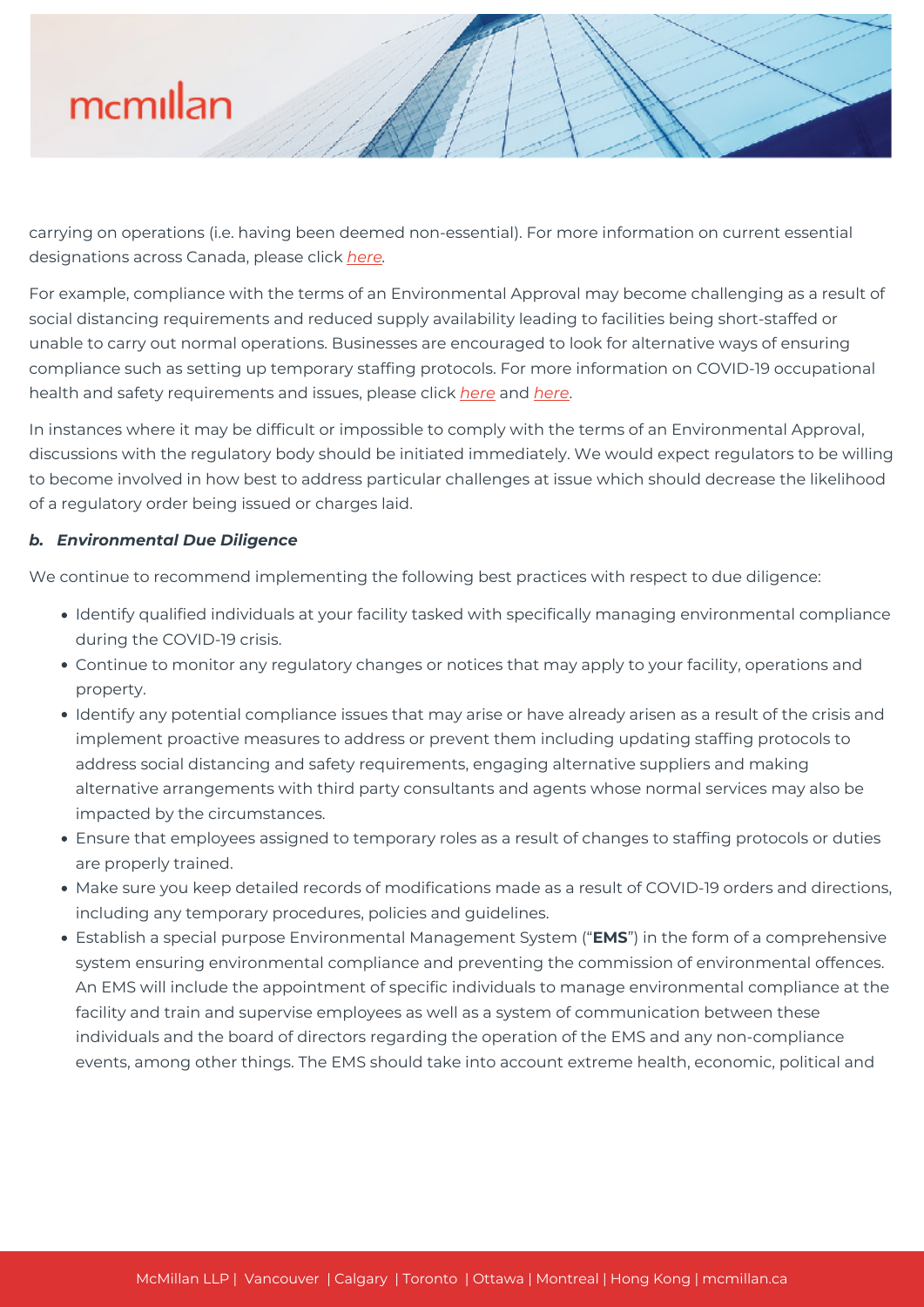

environmental events (often referred to as "acts of God" or included in "force majeur" clauses).

- Existing EMS's should be reviewed and updated as necessary to ensure they incorporate the operational challenges faced in the context of an "act of God" or "force majeur" event. Alternatively, a stand-alone "extreme event, pandemic or public health emergency" plan may be developed which addresses and modifies as necessary any obligations under the existing EMS.
- Most jurisdictions have deemed environmental and waste management, monitoring, remediation and spill response services provided by environmental consultants as essential. However, the current essential services list for a particular jurisdiction should be assessed on a case-by-case basis to ensure there are no direct impacts on ordinary course environmental due diligence or on required environmental due diligence in the context of transactions.
- Where compliance with any material environmental requirement may not be possible, begin discussions with the regulator immediately.

#### **B. Enforcement Challenges**

As noted, in the absence of an explicit indication to the contrary, failure to comply with any environmental law, including any term of an Environmental Approval, involves a risk of enforcement action.

Normally, enforcement actions are preceded by inspections and investigations often involving in-person attendances at a facility for evidence gathering and face-to-face interviews. COVID-19 requirements may temporarily hinder provincial officers from carrying out these activities due to social distancing requirements, travel restrictions and limited availability of protective equipment. In addition, many businesses are temporarily closed down or operating at modified capacity so physical access to premises is further limited and arrangements may need to be made for provincial officers to gain access to these sites.

Even when sufficient information is gathered to complete the investigation, the ability of the regulator to pursue the prosecution through the court system will depend on the forum and the urgency of the matter as most courts are currently only hearing urgent matters including proceedings aimed at preventing serious or irreparable harm to a person, property or the environment. Information on changes to court operations and civil procedures is available on the court website for each jurisdiction.

While we expect that regulator response to environmental emergencies such as spill events will remain a priority, regular non-urgent inspection and investigation activities may be reduced during or postponed until after the period of the pandemic. As a result, there may be renewed enforcement efforts once the crisis has ended. However, in the absence of any statements to the contrary by regulators, and subject to the exceptions noted, companies and individuals should conduct themselves on the basis that inspections and investigations will remain active.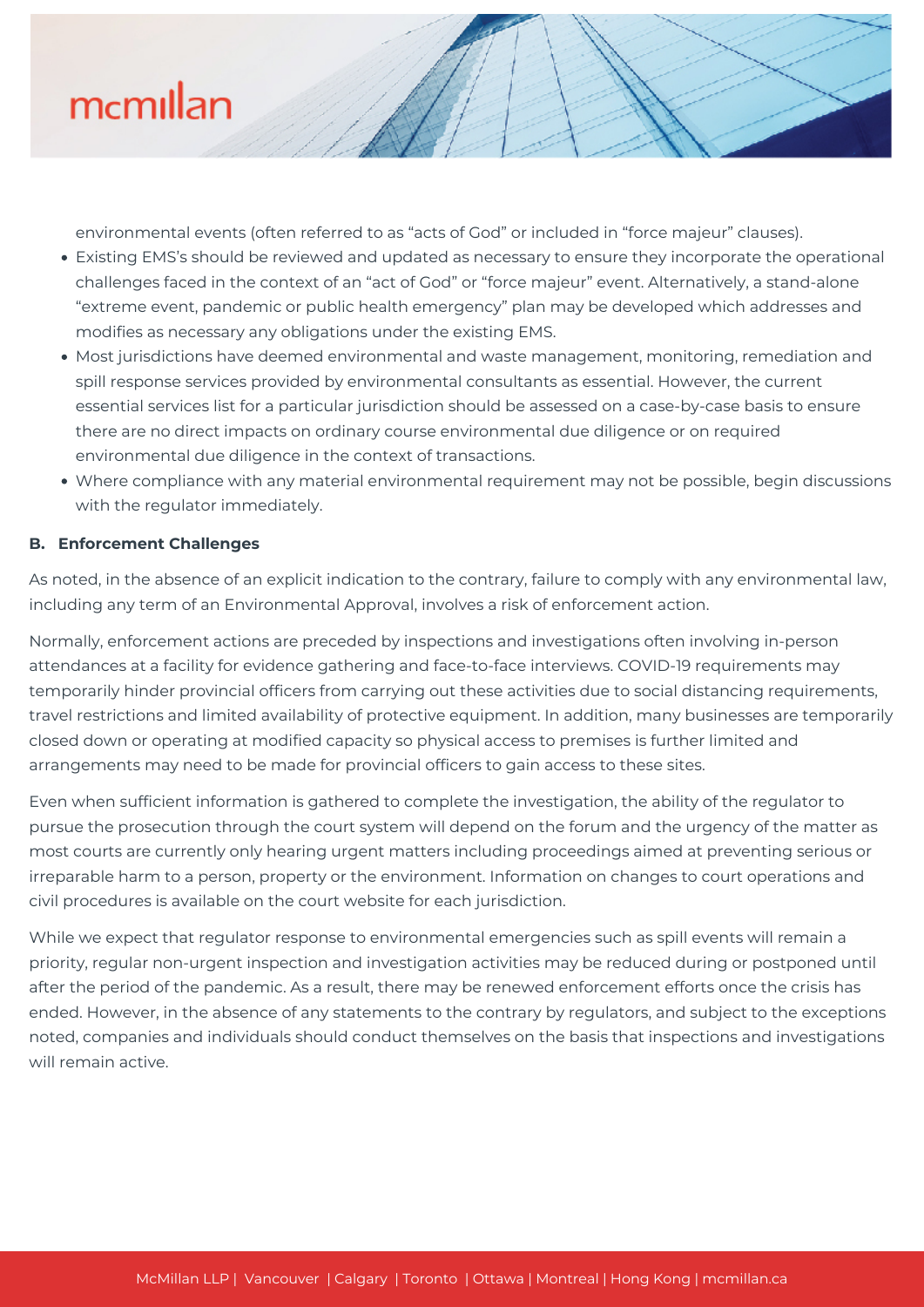

#### **C. Exceptions and Modifications to Environmental Compliance Obligations**

Please refer to the Appendix to this Bulletin below for a summary of all exceptions and modifications to environmental compliance arising from COVID-19 federal and provincial orders, directions and statements as they relate to environmental regulation.

#### **IN CLOSING**

Whether any company (or its directors or officers) will be granted relief from environmental liabilities should not be assumed even though these are extraordinary times. The answer will ultimately depend on the application of long-standing legal principles as well as on the discretion of regulators.

Concepts such as due diligence, officially induced error, regulatory and prosecutorial discretion and evidentiary issues all in various ways affect environmental liabilities. The key question remains how such concepts are being applied in the COVID-19 era. There is limited useful experience to guide us in this situation and so obtaining legal advice remains of central importance.

What remains the case is that the circumstances to which these principles and concepts are being applied are unprecedented. This makes prudence and enlightened due diligence the core principles to be followed by companies and their officers and directors. How companies respond and act in these circumstances will have important implications not just for immediate environmental liabilities but for longer term CSR and ESG responsibilities as well.

### **APPENDIX: EXCEPTIONS AND MODIFICATIONS TO ENVIRONMENTAL COMPLIANCE OBLIGATIONS FOR EACH FEDERAL AND PROVINCIAL JURISDICTION**

This Appendix provides a summary of all exceptions and modifications to environmental compliance arising from COVID-19 federal and provincial orders, directions and statements as they relate to environmental regulation as of the effective date of this Bulletin. Click on the links below to jump to a particular jurisdiction.

*[Federal](#page--1-0) [British Columbia](#page--1-0) [Alberta](#page--1-0) [Saskatchewan](#page--1-0) [Manitoba](#page--1-0) [Ontario](#page--1-0)*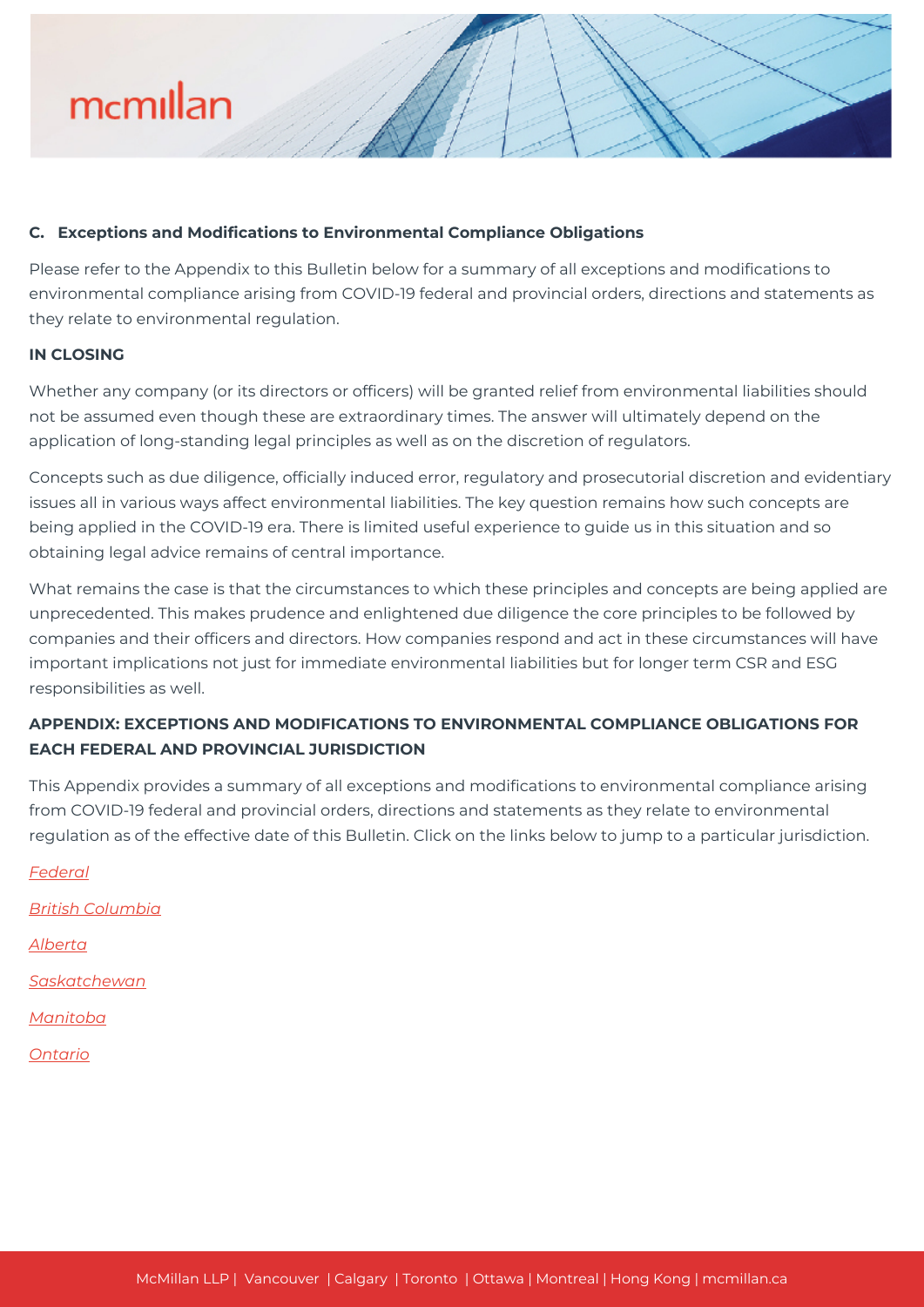#### *[Quebec](#page--1-0)*

*[Newfoundland & Labrador](#page--1-0)*

*[New Brunswick](#page--1-0)*

*[Nova Scotia](#page--1-0)*

*[Prince Edward Island](#page--1-0)*

*[Yukon](#page--1-0)*

*[Northwest Territories](#page--1-0)*

*[Nunavut](#page--1-0)*

#### **a. Federal[ps2id id='Federal' target=''/]**

#### **i. Transport Canada**

The Ministry of Transportation (Transport Canada) has invoked section 31(2.1) of the Transportation of Dangerous Goods Act, 1992 ("**TDG Act**"[\)\[1\]](#page--1-0) allowing for the issuance of temporary certificates authorizing an activity to be carried on in a manner that does not comply with the TDG Act. As of this date, Transport Canada has authorized the issuance of seven types of temporary certificates which came into effect between March 27 and July 10, 2020 and will remain effective until the earliest of September 30, 2020 or the day they are cancelled in writing by the Minister of Transport.

In addition, Transport Canada has published specific requirements for transporting COVID-19 cultures, samples and waste.[\[2\]](#page--1-0)

The following temporary certificates are currently in effect in Canada:

Temporary Certificate No. TU 0750 – Providing certain exceptions to training certificate requirements under the Transportation of Dangerous Goods Regulation<sup>[3]</sup> ("TDG Regulations").<sup>[4]</sup>

Temporary Certificate No. TU 0751 – Providing exceptions to the standardized means of containment prescribed under Part 5 of the TDG Regulations[.\[5\]](#page--1-0)

Temporary Certificate No. TU 0752 – Authorizing the handling, offering for transport or transport of hand sanitizer in specific situations in a manner that does not comply with Parts 3, 4, 5 and 8 of the TDG Regulations. Temporary Certificate No. TU 0753 – Authorizing Canada Post to handle, offer for transport or transport hand sanitizer by air to remote communities within Canada in a manner that does not comply with the TDG Regulations[.\[6\]](#page--1-0)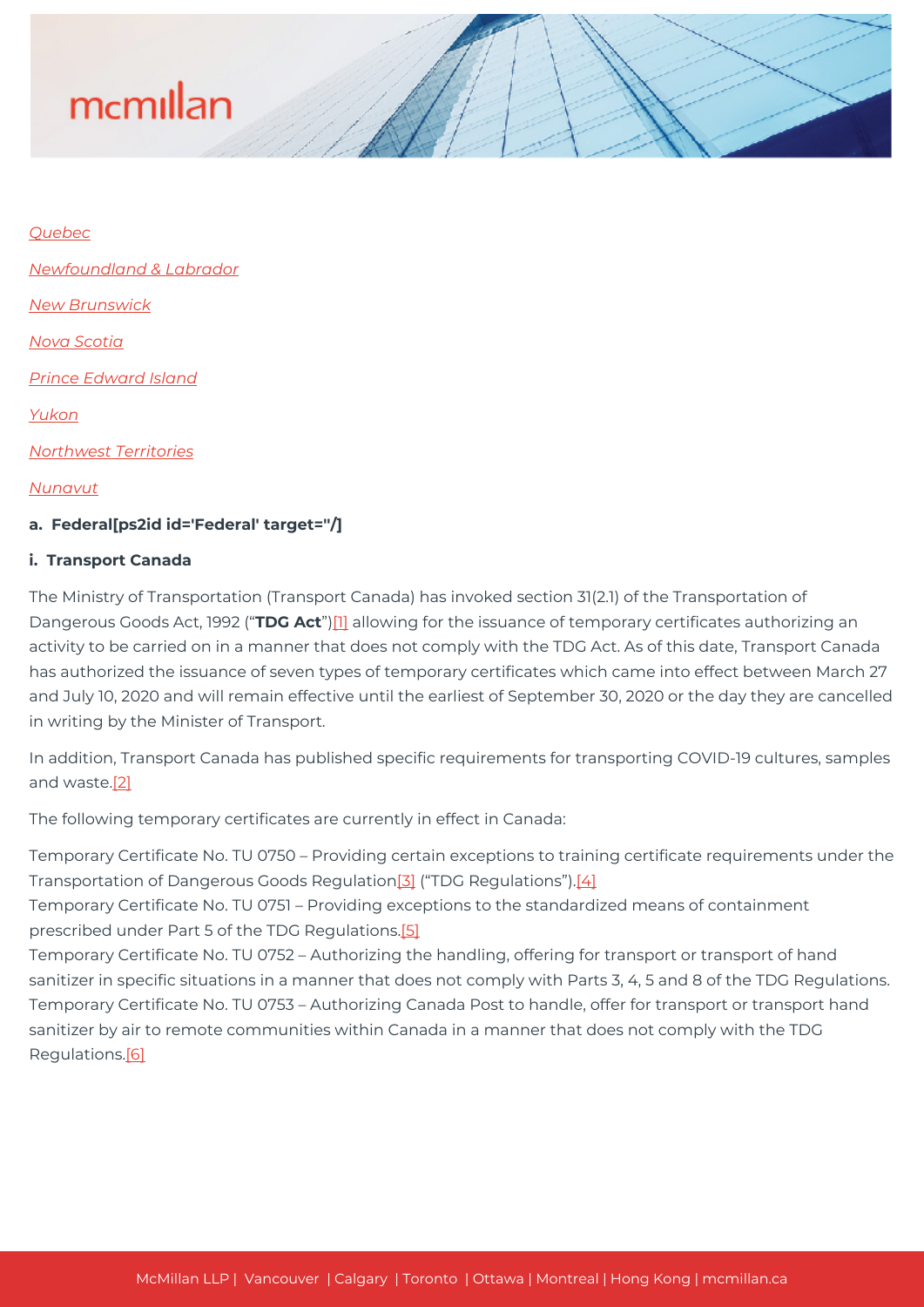Temporary Certificate No. TU 0754 – Providing exemptions to air carriers to handle, offer for transport or transport hand sanitizer from certain requirements under the TDG Regulations.<sup>[\[7\]](#page--1-0)</sup> Temporary certificate No. TU 0764 – Authorizing certain exceptions to the requirements for handling, offering for transport, or transportation of COVID-19 samples and laboratory results under the TDG Regulations in order for Canadian health care workers to analyse COVID-19 test results without delay.[\[8\]](#page--1-0) ii. Fisheries and Oceans Canada

The Ministry of Fisheries, Oceans and the Canadian Coast Guard (Fisheries and Oceans Canada) has confirmed all of its critical functions remain operational, including licensing, catch certification, monitoring and enforcement[.\[9\]](#page--1-0) While travel and in-person meetings have been restricted as a result of COVID-19, the Ministry staff remain on the job and are reachable by phone or email and retain the capacity to respond to incidents on the water as they occur.<sup>[10]</sup> In particular, the Ministry will continue to process requests for Fisheries Act<sup>[\[11\]](#page--1-0)</sup> authorizations, as well as requests to amend, suspend or cancel existing authorizations.[\[12\]](#page--1-0)

Note that Fisheries and Oceans Canada has issued a Fisheries Management Order requiring that all authorized fishing activities under the Fisheries Act be carried out, on a temporary basis, without any at-sea observer coverage onboard fishing vessels, unless specific requirements under the Order are met[.\[13\]](#page--1-0)

Fisheries and Oceans Canada has advised that it is engaging with the fishing industry on issues pertaining to the management of the commercial fishery to ensure an efficient response to market signals. Industry-led proposals for delays in opening and closing times are being assessed on a case-by-case basis.[\[14\]](#page--1-0) For recent Fisheries and Oceans Canada decisions on this issue, click here.

Most recently, Fisheries and Oceans Canada issued a Notice to remind fishers to keep a physical distance between each other and asked fishers to respect the instructions of their local harbour authority to protect the health and safety of themselves and harbour users.<sup>[15]</sup>

iii. Changes to publication and filing deadlines

The following changes have been made to publication and filing deadlines under federal legislation:

The National Pollutant Release Inventory (NPRI) amended the deadline for the annual 2019 reporting requirement from June 1, 2020 to July 31, 2020 for owners and operators of facilities meeting the requirements under to the Canadian Environmental Protection Act, 1999[.\[16\]](#page--1-0)

The Forward Regulatory Plan for the years 2020-2022 of Environment and Climate Change Canada ("ECCC") which is usually published every year by April 1, is delayed to take into account the regulatory initiatives related to COVID-19 so the Forward Regulatory Plan can be adjusted accordingly[.\[17\]](#page--1-0)

The Canadian Aquatic Biomonitoring Network Training (CABIN), both online and field, is suspended by the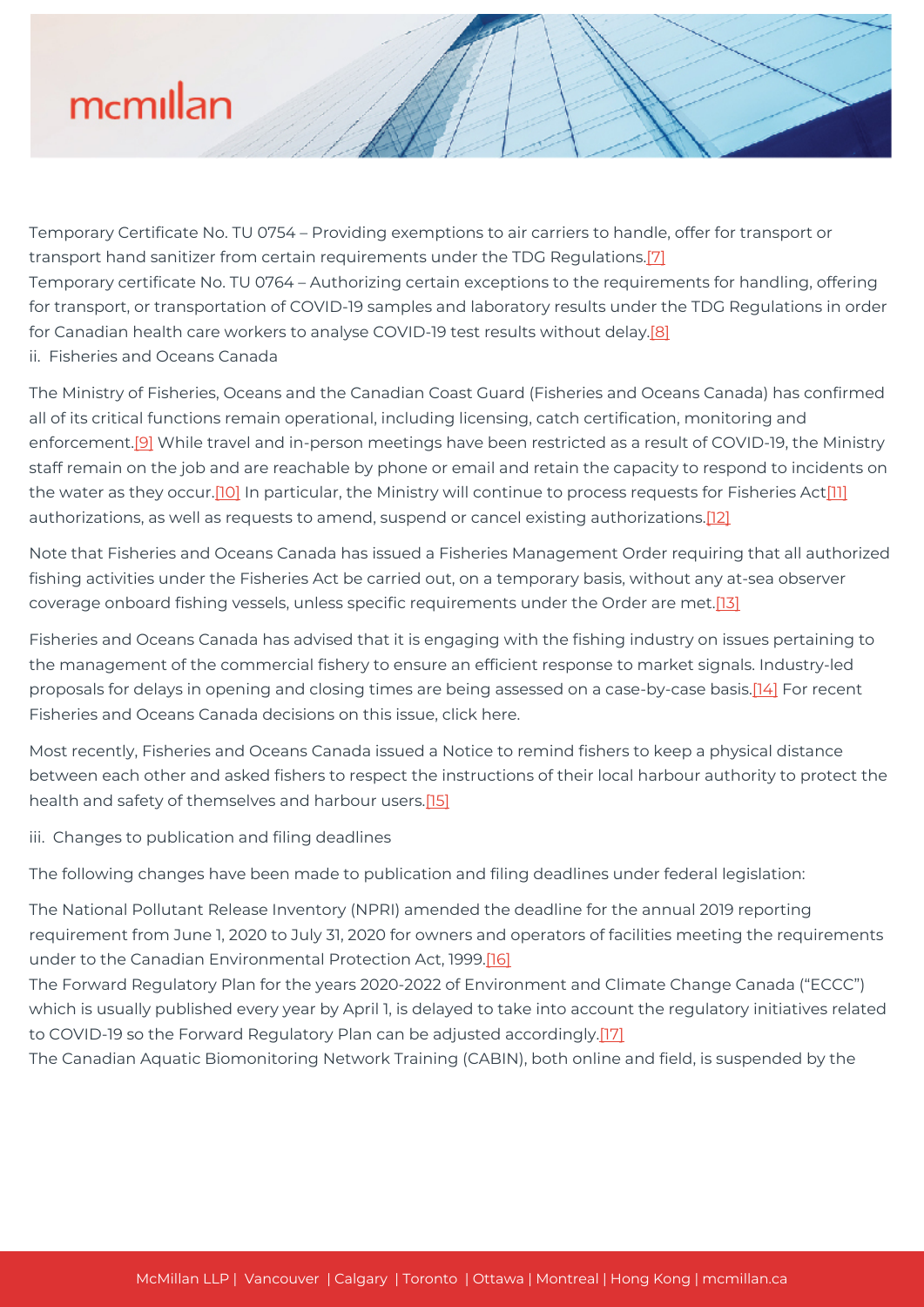ECCC and the Canadian Rivers Institute for the year 2020[.\[18\]](#page--1-0) 

The ECCC has extended the reporting deadline under the Greenhouse Gas Reporting Program (GHGRP) from June 1 to July 31, 2020 for the 2019 calendar year[.\[19\]](#page--1-0)

The ECCC has extended the deadlines for the 2019 compliance period for the Output-Based Pricing System (OBPS) under the Greenhouse Gas Pollution Pricing Act[\[20\]](#page--1-0) as follows: (a) the submission date for annual reports and associated verification reports has been extended from June 1, 2020 to October 1, 2020; (b) the regular-rate compensation deadline has been extended from December 15, 2020 to April 15, 2021; and (c) the increased-rate compensation deadline has been extended from February 15, 2021 to June 15, 2021[.\[21\]](#page--1-0)

#### **b. British Columbia[ps2id id='British Columbia' target=''/]**

#### *i. Open Burning Restrictions*

The MECCS' April 16, 2020 prohibition on most open burning (fire)[\[22\]](#page--1-0) activities throughout British Columbia has been lifted.<sup>[23]</sup> Responsible open burning is now allowed in the majority of the province, but specific restrictions may still apply at the local level.[\[24\]](#page--1-0)

#### *ii. Environmental Appeal Board*

On March 27, 2020, the Environmental Appeal Board (and the related Forest Appeals Commission and the Oil and Gas Commission) ("**EAB**") issued a statement concerning disruptions to the Tribunals' functions.[\[25\]](#page--1-0) The EAB hears appeals from certain decisions made by government officials related to environmental issues under the *Environmental Management Act*[,\[26\]](#page--1-0) including water licenses, contaminated site remediation orders, pesticide permits and the cancellation of hunting licenses. While its operations are not suspended, the EAB will be focusing on "critical matters" and the Minister of Public Safety has suspended all mandatory timeframes for filing appeals including in relation to the EAB[.\[27\]](#page--1-0)

On July 23, 2020, the EAB issued an updated statement concerning the Tribunal's functions due to COVID-19. Given the easing of emergency restrictions in BC, the Tribunal will cease to automatically extend the statutory due date for any legislated timeframes for decisions. As of July 27, 2020, the timeframe for filing an appeal will no longer be automatically extended. However, parties may apply for an extension after that date on a case-bycase basis[.\[28\]](#page--1-0)

#### *iii. Ministry Enforcement*

The Ministry of Environment and Climate Change Strategy ("**MECCS**") has confirmed that its Regional Operations Branch, which deals with enforcement, has staffing resources in place to maintain all core business functions. However, the MECCS will be prioritizing responses to any events or notifications which have the potential to impact human health, the environment or relate to the maintenance of essential services.[\[29\]](#page--1-0)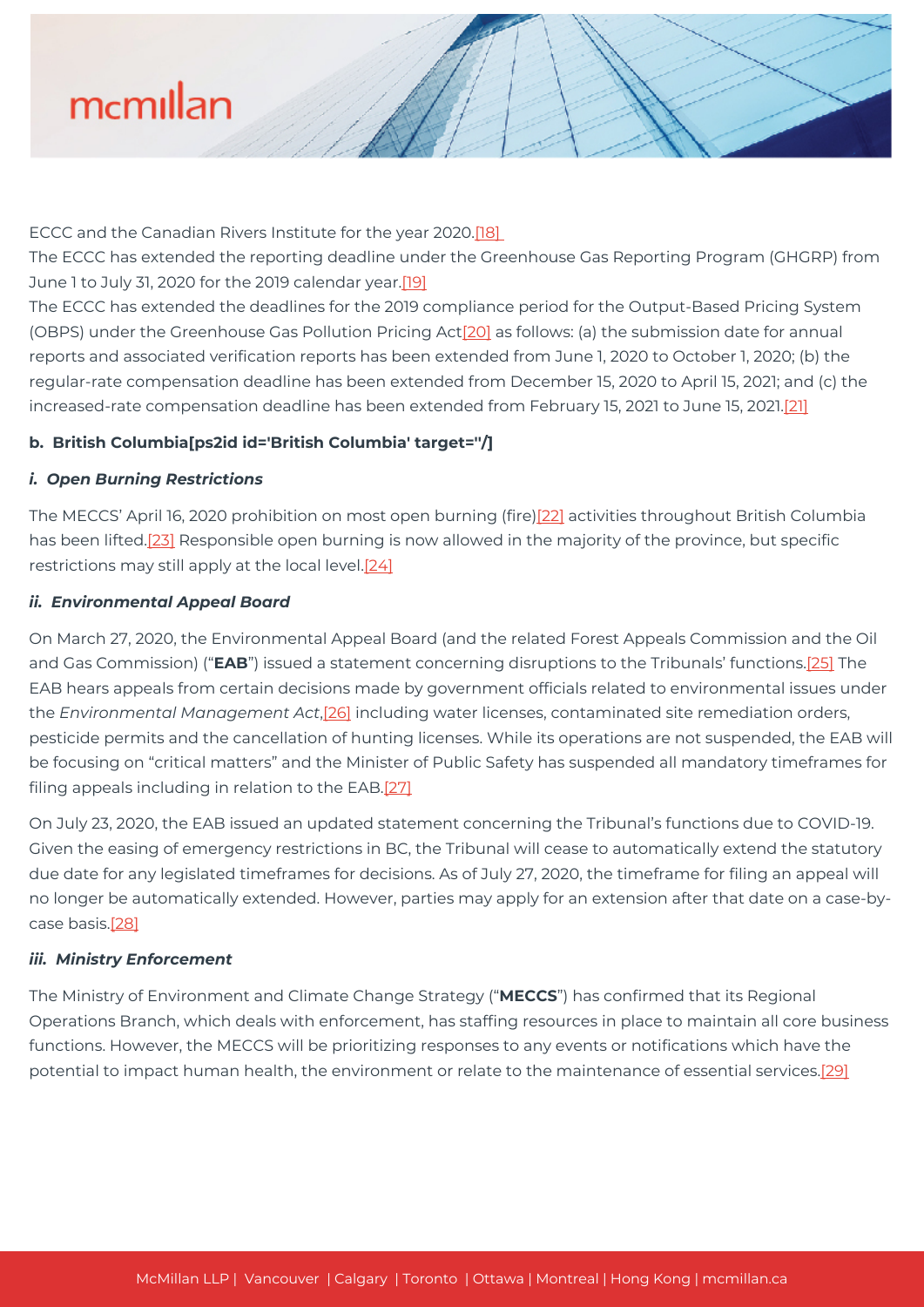#### *iv. Environmental Authorizations Compliance*

The MECCS has confirmed that environmental authorization requirements remain in effect and it is expected that all reasonable measures be taken to comply. However, the MECCS has encouraged authorization holders who are unable to meet authorization requirements due to orders, directives or guidance issued by the province related to COVID-19 to notify the MECCS identifying the compliance issues, the rationale clearly stating how the compliance issues are related to COVID-19 and the mitigation measures being taken.[\[30\]](#page--1-0)

The MECCS has advised that it will take into consideration the above noted provincial orders in addressing these non-compliances.[\[31\]](#31.) While it has not advised how it intends to address these issues, the MECCS' direction to contact them in this circumstance indicates that it may allow some flexibility with the subject authorization holder's compliance requirements and determine appropriate temporary compliance measures.

#### *v. Oil and Gas Commission*

The BC Oil and Gas Commission has issued guidance on its operations during the pandemic. While its offices are closed, meetings continue to be held by phone and the Commission is continuing to actively review and make decisions on applications, and anticipating little to no change with regards to timelines for some application types.

The Commission has indicated that greater flexibility in timelines may be a consideration for those applications that require consultation and engagement with other parties; however, this will be determined on an application-by-application basis.[\[32\]](#page--1-0)

#### vi. Environmental Consultants

The BC government has confirmed that businesses that support environmental management/monitoring and spill clean-up and response, including environmental consulting firms and professional engineers and geoscientists are considered essential services.[\[33\]](#page--1-0)

#### **c. Alberta[ps2id id='Alberta' target=''/]**

#### *i. Reporting Requirements*

Below are updates on the Ministerial Orders issued in relation to reporting requirements:

**Ministerial Order 15/2020** issued on March 30, 2020 which extended certain deadlines under the Technology Innovation and Emissions Reduction Regulation (TIERR) expired on June 30, 2020. Regulated facilities had until June 30, 2020 to submit 2019 compliance reports and emissions reduction plan reports.[\[34\]](#page--1-0)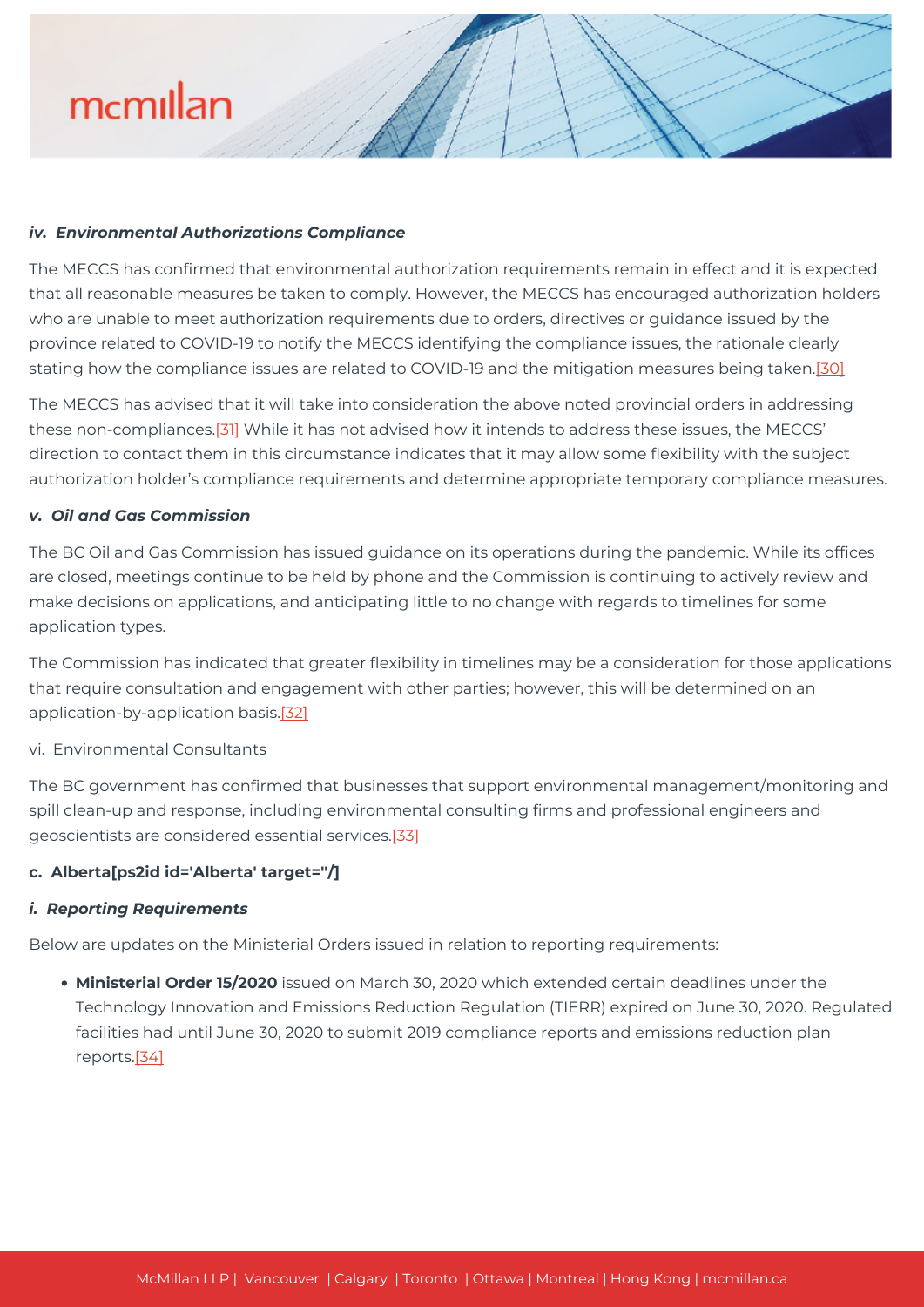- **Ministerial Order 16/2020** issued on March 30, 2020 which suspended certain reporting requirements under the Renewable Fuels Standard Regulation expired on June 30, 2020. Fuel suppliers, approved contributors and renewable fuel providers had to submit reports for the 2019 compliance period by June 30, 2020[.\[35\]](#page--1-0)
- **Ministerial Order 17/2020** issued on March 31, 2020 which provided for amendments to the reporting requirements under the Environmental Protection and Enhancement Act ("EPEA"),[\[36\]](#page--1-0) the *Water Act*[\[37\]](#page--1-0) and the *Public Lands Act* ("PLA"[\) \[38\]](#page--1-0) and permitted industrial operations and airsheds to deviate from select Air Monitoring Directives was repealed and replaced by Ministerial Order 32/2020[.\[39\]](#page--1-0)
- Ministerial Order 32/2020 provides for the reporting requirements affected by Ministerial Order 17/2020 to resume to the normal course on July 15, 2020.
- Ministerial Order 219/2020 which suspended certain reporting requirements under the *Coal Conservation Act*,[\[40\]](#page--1-0) *Oil and Gas Conservation Act*[\[41\]](#page--1-0) and *Oil Sands Conservation Act*[\[42\]](#page--1-0) was repealed and replaced by Ministerial Order 328/2020[.\[43\]](#page--1-0) Ministerial Order 328/2020 provides for the reporting requirements affected by Ministerial Order 219/2020 to resume to the normal course on July 15, 2020.
- Ministerial Order 026/2020 provides relief under section 97.6 of the *Timber Management Regulation*[\[44\]](#page--1-0) such that holding and protection charges for the year from May 1, 2020 to April 30, 2021 are now payable on or before November 1, 2020[.\[45\]](#page--1-0)
- The Alberta Energy Regulator ("**AER**") issued two decisions suspending certain reporting and monitoring requirements for in situ oil sand project operators and conventional oil and gas production under the *EPEA*[\[46\],](#page--1-0) the *Water Act*[\[47\]](#page--1-0) and the *PLA*[\[48\].](#page--1-0) However, both of the decisions were amended to expire effective as of July 15, 2020, and consequently, all normal requirements have now resumed. [\[49\]](#page--1-0)

#### *ii. Public Lands Access*

Ministerial Orders 18/202[0\[50\]](#page--1-0) and Ministerial Order 20/202[0\[51\]](#page--1-0) issued on March 27 and 30, 2020, respectively, prohibit certain access to and uses on the province's public lands. These Orders remain in effect until further notice. There are a number of exceptions, being that individuals with affirmed Part II rights under *The Constitution Act*, 198[2\[52\] o](#page--1-0)r under section 12 of the *Natural Resources Transfer Agreement*[\[53\]](#page--1-0) are still permitted to exercise their rights as are persons who are accessing the lands for the purpose of exercising their rights pursuant to a registered fur management agreement under the *Wildlife Act*[\[54\]](#page--1-0) or a disposition under the PLA or a timber disposition under the *Forests Act*[.\[55\]](#page--1-0)

#### *iii. Provincial Offences Enforcement*

The Alberta Minister of Justice and Solicitor General issued Ministerial Order 27/202[0\[56\]](#page--1-0) suspending limitation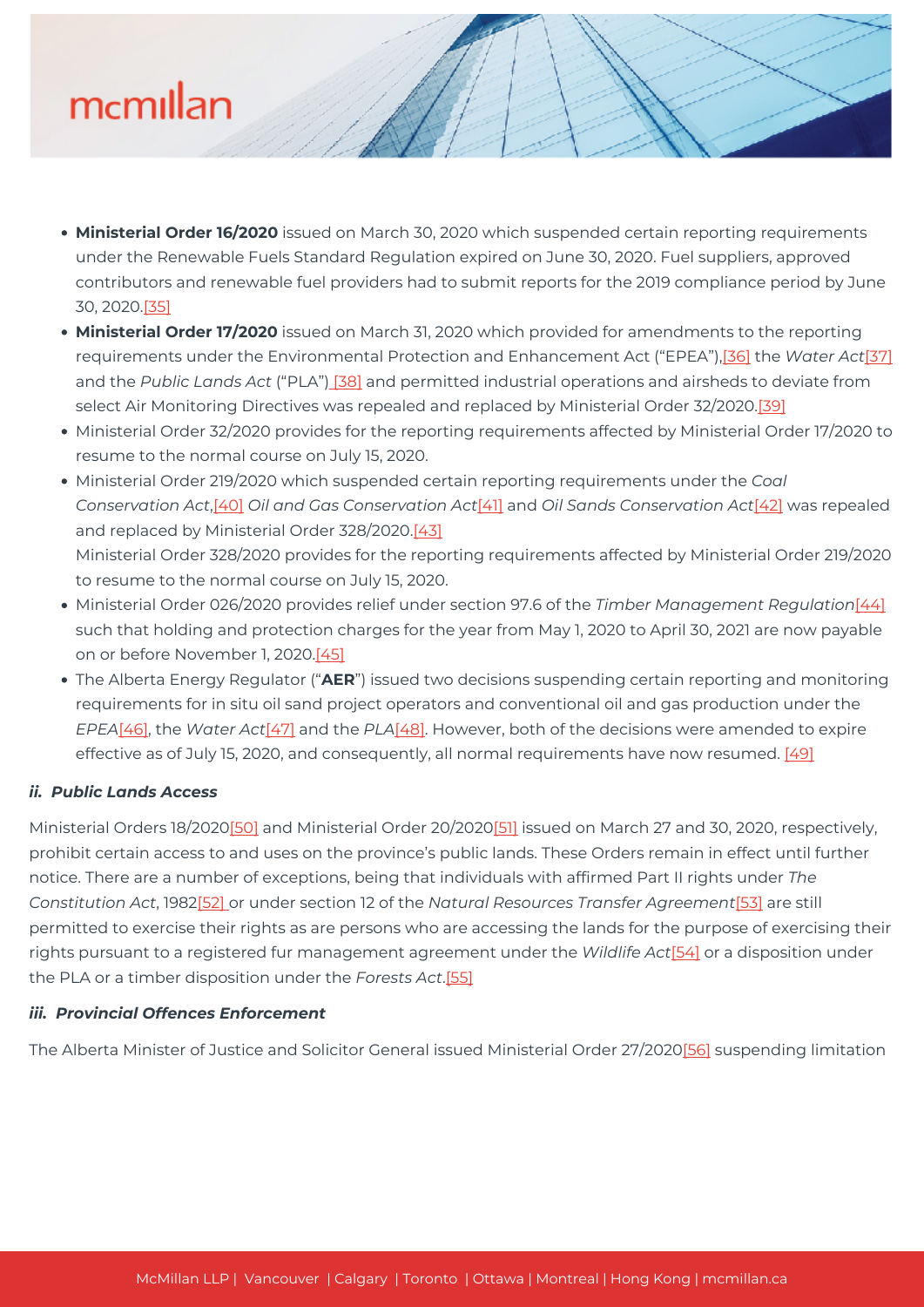

periods and periods of time within which any step must be taken from March 17 to June 1, 2020, with the exception of proceedings under the *Provincial Offences Procedure Act*[\[57\]](#page--1-0). The Order has not been extended or amended, meaning that regular limitation periods and periods of time for which any step must be taken have now resumed.

Alberta generally seems to be taking an empathetic approach to interrupted business operations and staffing concerns, so we would expect that enforcement activities will be less strict unless public health and safety are at risk, non-compliance is not related to COVID-19, or there has been intentional violations. For example, the Alberta Utilities Commission ("**AUC**") has paused the enforcement of specified penalties of utility billing infractions to allow the utilities to focus on the delivery and maintenance of services[.\[58\]](#page--1-0)

#### *iv. Alberta Environmental Tribunals*

Regulatory tribunals and boards have not taken a consistent approach to changing their operations. However, generally all offices have been closed to the public but are still accepting deliveries of mail and materials. In addition, all public consultations, information sessions, and other live gatherings have seemingly been suspended to comply with the provinces' respective mass gathering prohibitions. To the extent that regulatory proceedings can be continued remotely or there is a critical, economic or safety event requiring the matter to proceed, various boards and tribunals are attempting to make appropriate arrangements, albeit sometimes by untraditional methods.

The AER, Surface Rights Board and Land Compensation Board and the AUC have issued guidance on their current operations and hearing procedures. As of the date of writing, the Alberta Environmental Appeals Board and Alberta Public Lands Appeal Board have not issued any guidance on changes to their operations.

#### *v. Environmental Consultants*

Alberta's government published a list of essential services which allowed for businesses and services on the list to operate so long as proper risk mitigation measures are in place[.\[59\]](#page--1-0) The list of essential services includes "environmental emergency response and regulatory enforcement", "construction work and services that support health and safety and environmental rehabilitation projects" and "environmental services for agriculture, mining, oil and gas".<sup>[60]</sup> That being said, as the province re-opens under Stage 2, those environmental businesses or businesses providing environmental support services whom did not previously fall under the definition of essential services are allowed to resume operations so long as risk mitigation measures are in place.

#### *vi. Business Continuity Planning*

The Alberta government has issued business continuity planning guidelines for certain sectors operating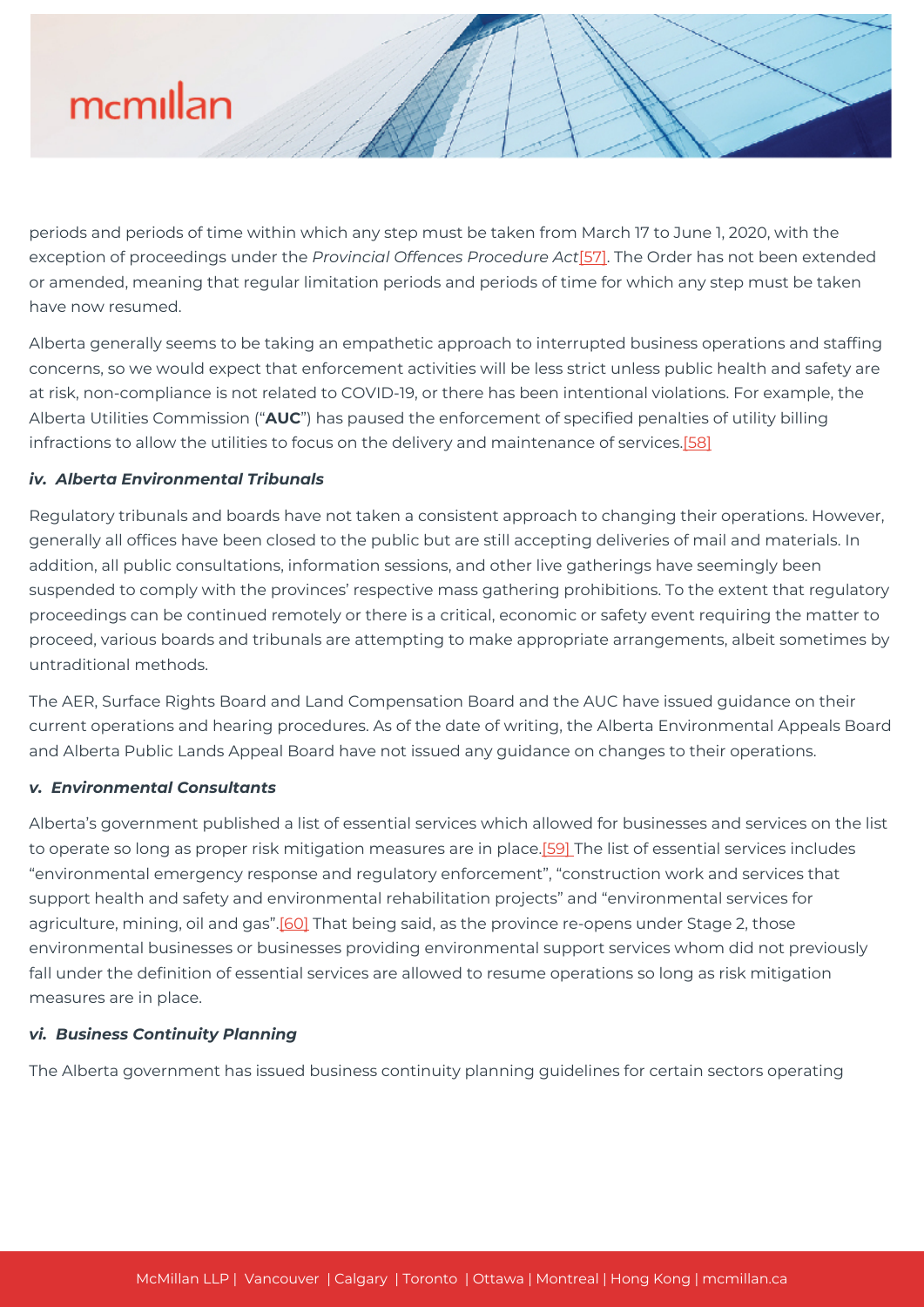

during the pandemic. These include the following:

- COVID-19 Pandemic Planning for the Waste Sector: Business Continuity Planning for Waste Management Facilities;[\[61\]](#page--1-0)
- COVID-19 Pandemic Planning for the Water and Wastewater Sector: Business Continuity Planning for Water & Wastewater Systems[;\[62\]](#page--1-0)
- COVID-19 Guidance for Wastewater Workers;[\[63\]](#page--1-0) and
- COVID-19 Waste Management: Information on Managing Waste Potentially Contaminated by COVID-19[.\[64\]](#page--1-0)

The Alberta government has also modified various certification and recertification requirements for Alberta pesticide applicators and water and wastewater operators during the duration of the pandemic[.\[65\]](#page--1-0)

### **d. Saskatchewan[ps2id id=' Saskatchewan' target=''/]**

### *i. Temporary Enforcement Policy during the COVID-19 Pandemic*

The Ministry of Environment had issued the *Temporary Enforcement Policy during the COVID-19 Pandemic* (the "**Temporary Enforcement Policy**")[\[66\]](#page--1-0) to provide enforcement discretion for environmental regulations at all industrial and municipal operations regulated by the Ministry. The policy has been rescinded effective as of August 31, 2020, and consequently, all usual regulatory requirements have now resumed.[\[67\]](#page--1-0)

This includes those requirements relating to the *Environmental Management and Protection Act, 2010*[,\[68\] t](#page--1-0)he *Environmental Assessment Act*,[\[69\]](#page--1-0) the waste stewardship regulations,[\[70\]](#page--1-0) the *Wildlife Act*,[\[71\]](#page--1-0) the *Provincial Lands Act*[,\[72\]](#page--1-0) and *The Crown Resource Land Regulations*, 2019[,\[73\]](#page--1-0) the *Conservation Easements Act*[,\[74\] t](#page--1-0)he *Management and Reduction of Greenhouse Gases Act*[\[75\] a](#page--1-0)nd the *Saskatchewan Environmental Code*[,\[76\]](#page--1-0) together with related regulations.

As a reminder, the Temporary Enforcement Policy included some notable conditions such as a requirement to provide documentation of the nature and circumstances of the non-compliance and reporting, mitigation and record-keeping obligations where compliance was not reasonably practicable as proponents may be later audited by the Ministry.

### *ii. Temporary Regulatory Relief Measures During the COVID-19 Pandemic*

The Ministry of Energy and Resources had issued the *Temporary Regulatory Relief Measures* ("**Temporary Regulatory Relief Measures**"[\)\[77\]](#page--1-0) to provide enforcement discretion for oil and gas regulations on all oil and gas wells, facilities and pipelines regulated by the Ministry. A number of measures have been rescinded effective as of September 1, 2020, and consequently, most usual regulatory requirements have now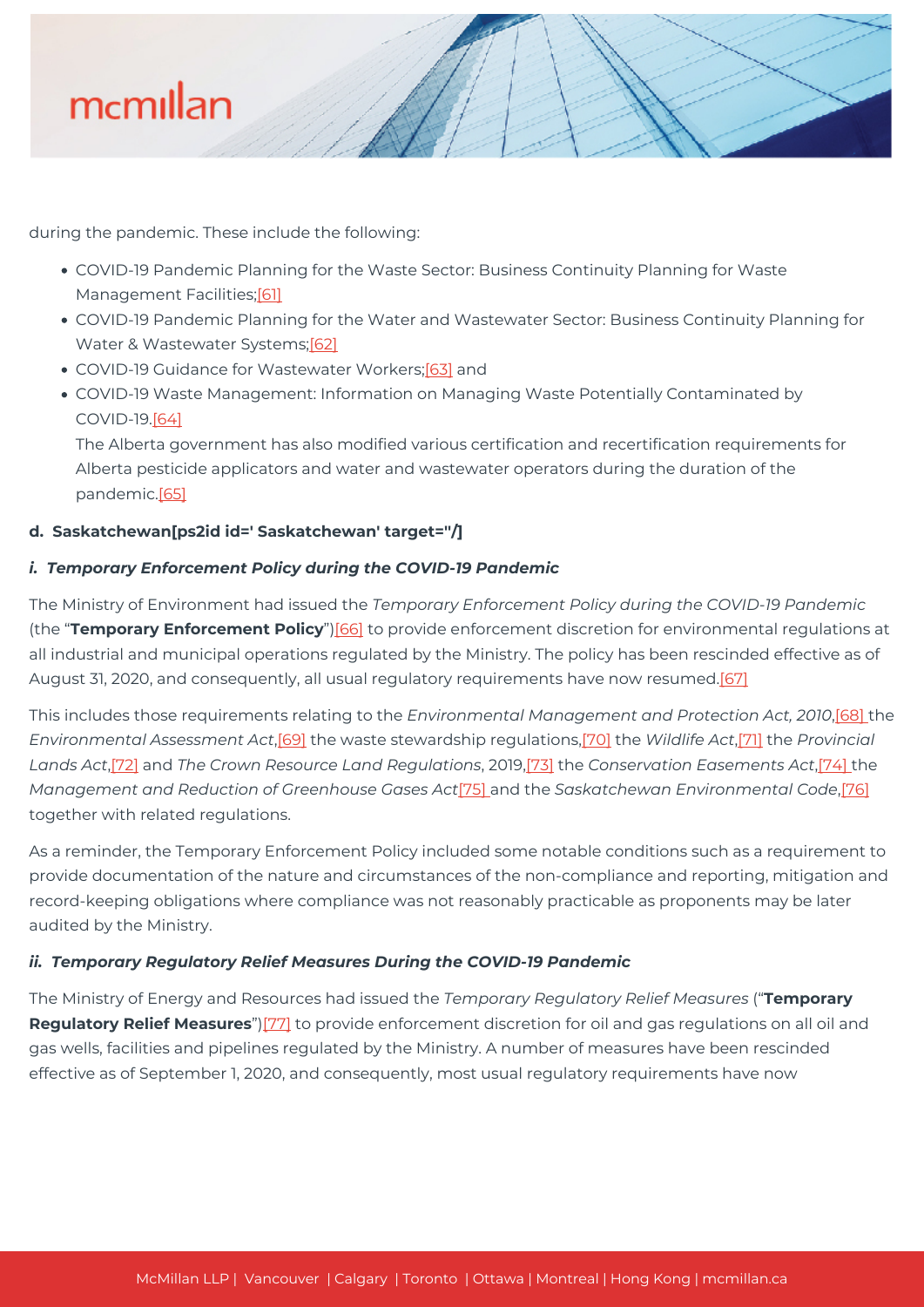#### resumed.[\[78\]](#page--1-0)

The obligations covered under the measures include those relating to *The Oil and Gas Conservation Act*,[\[79\]](#page--1-0) *The Oil and Gas Conservation Regulations, 2012*,[\[80\]](#page--1-0) *The Oil and Gas Emissions Management Regulations*[,\[81\]](#page--1-0) *The Pipelines Act, 1998*[,\[82\]](#page--1-0) *The Pipelines Administration and Licensing Regulations*,[\[83\]](#page--1-0) together with all related Directives.

The notable measures that have been rescinded are set out below:

- a. The suspension of penalties associated with reporting non-compliance has ceased. Businesses are granted a two-month grace period from applicable penalties to allow them to become compliant, after which time any outstanding obligations will be invoiced back to the original due date.
- b. Well, facility and pipeline operators are now required to comply with test/measurement requirements, field regulatory monitoring programs, and well, facility and pipeline inspections and audits. The Ministry has returned to normal practices regarding the setting of timelines for the completion of inspection items and requests to operators related to annual reporting requirements.
- c. Leak Detection and Repair (LDAR) surveys and well and facility equipment installations and other field work under *Directive PNG036: Venting and Flaring Requirements* should resume.
- d. All low risk regulatory inspections and field regulatory monitoring programs and associated reporting requirements should resume in the usual course.

The following relief measures will remain in place:

- a. The Ministry has extended the full compliance implementation date for *Directive PNG017: Measurement Requirements for Oil and Gas Operations Implementation* and *Directive PNG076: Enhanced Production Audit Program* until April 1, 2021.
- b. Annulus tests for low and medium risk wells will remain exempt until December 31, 2020 but will be required to resume again starting January 1, 2021.
- c. Licensee Liability Rating Program (LLR) invoices will continue to be issued, but enforcement of outstanding payments will be deferred.
- d. Expiry dates for authorizations, deadlines for annual project reporting, and timeline requirements for the reclamation of newly drilled leases and non-critical remediation and reclamation work (where there is no imminent risk), that were not yet expired as of March 1, 2020 are automatically extended to December 31, 2021.

#### *iii. Regulatory Relief Measure for Oil and Gas Dispositions*

The Ministry of Energy and Resources has also issued the Regulatory Relief Measure for Oil and Gas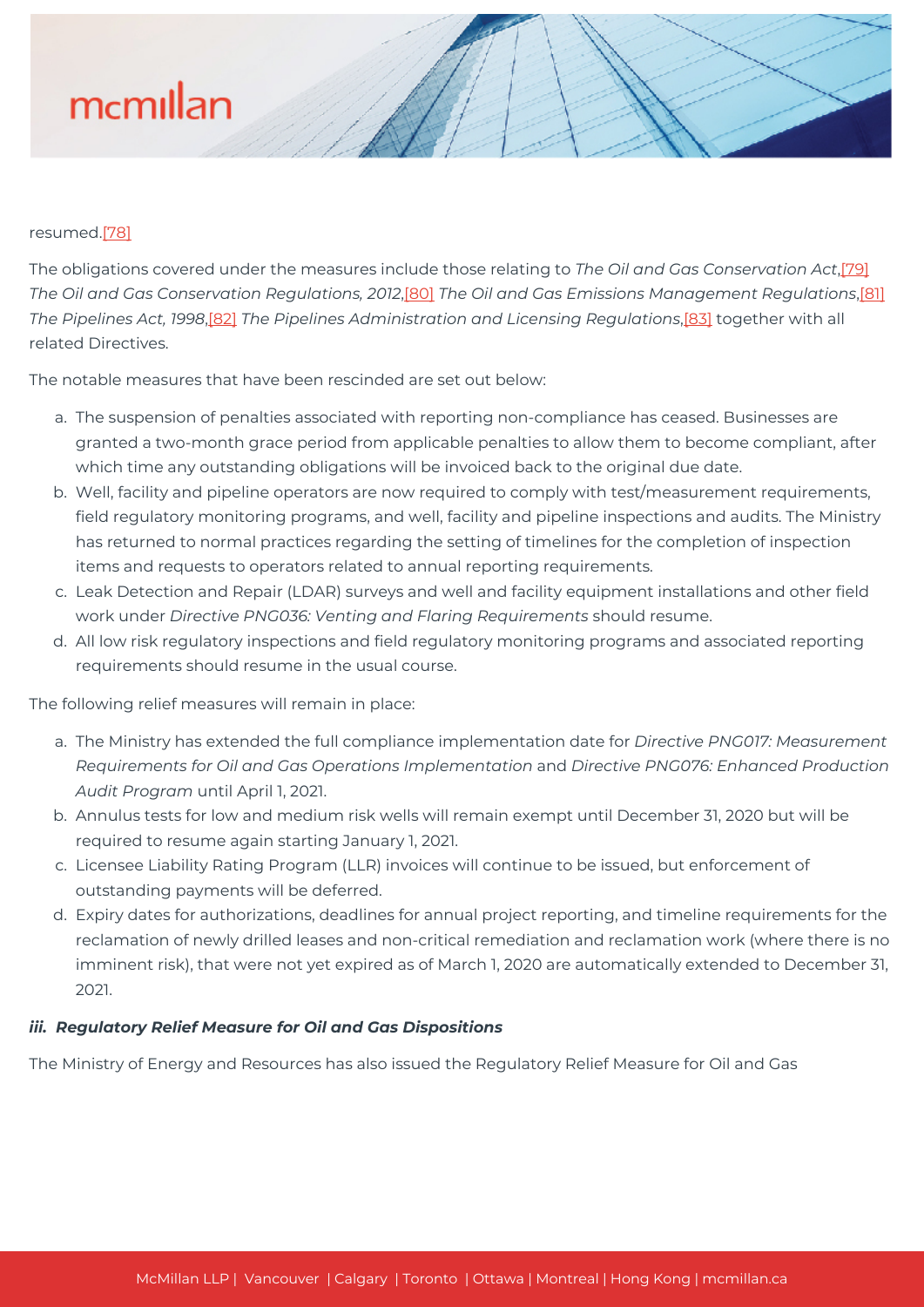Dispositions to provide relief for oil and gas dispositions[.\[84\]](#page--1-0) The measures apply retroactively to March 31, 2020 for all dispositions issued under *The Oil and Gas Tenure Registry Regulations*[.\[85\]](#page--1-0)

Under the relief, all Crown petroleum and natural gas leases in whole or in part expiring on March 31, 2020 will continue to March 31, 2021. In addition, extensions will be made for exploration licences and permits and leases of spaces active on March 31, 2020, including extensions for reporting permit expenditure estimates and actuals, completion of exploration and drilling programs, creating facilities and continued operations for lease of spaces agreements, and grouping terms. [\[86\]](#page--1-0)

#### *iv. Relief Measures for Mining Sector*

Lastly, the Ministry of Energy and Resources has announced amendments to *The Mineral Tenure Registry Regulations*[\[87\]](#page--1-0) to grant relief to the mining sector[.\[88\]](#page--1-0) The measures provide mining companies with more time to raise capital and to access mine sites to carry out exploration activities, work programs, and engagement with impacted stakeholders and First Nations.

The following amendments have been implemented:

- a. Waiver of expenditure requirements for the current term and subsequent 12 months for mineral claims and leases that were active on March 18, 2020;
- b. Allowance for expenditures incurred during the relief period to be applied toward expenditure requirements under the regulations; and
- c. Allowance for the holder to meet requirements for refund of deficiency deposits after the relief period has ended.

Notably these amendments apply to exploration programs for all Crown minerals.

#### *v. Saskatchewan Environmental Tribunals*

Regulatory tribunals and boards have not taken a consistent approach to changing their operations. However, generally all offices have been closed to the public but are still accepting deliveries of mail and materials. In addition, all public consultations, information sessions, and other live gatherings have seemingly been suspended to comply with the provinces' respective mass gathering prohibitions, but we understand efforts are being made to re-schedule where appropriate. To the extent that regulatory proceedings can be continued remotely, or there is critical, economic or safety event requiring the matter to proceed, we understand that the provinces' various boards and tribunals are attempting to make appropriate arrangements.

As of the date of writing, the Public and Private Rights Board and Surface Rights Board of Arbitration have not issued any guidance on the impacts of the pandemic on its operations.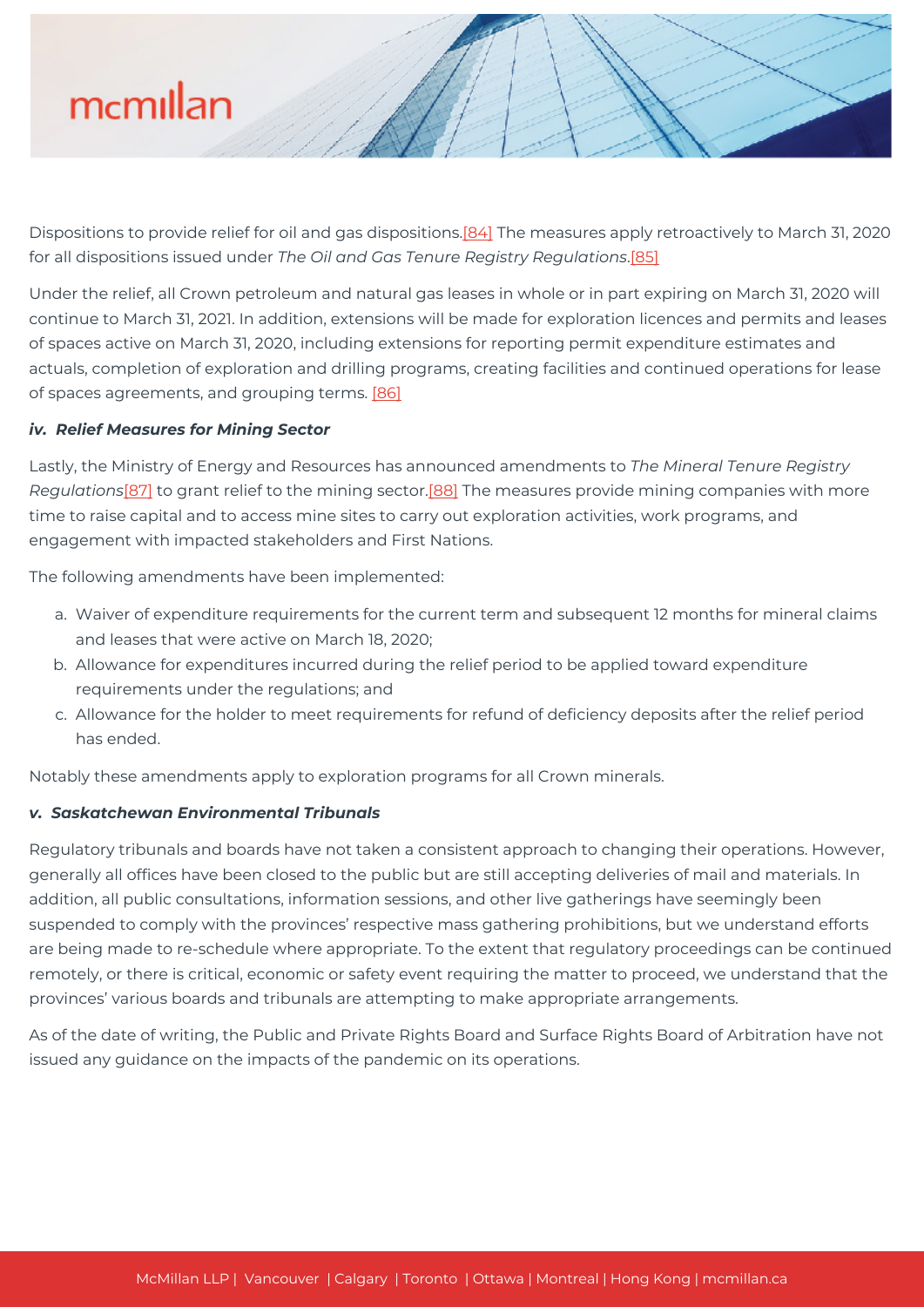#### *vi. Environmental Consultants*

The government has published a list of critical public services and allowable business services that can continue to operate in accordance with social distancing practices[.\[89\]](#page--1-0) The list includes "hazardous material responders from government and the private sector", inspection services, services provided to the mining, forestry, energy, agriculture and manufacturing sector, and businesses and services that are engaged in or that support the movement of essential goods and supply chains and the operation, maintenance and repair of critical infrastructure.[\[90\]](#page--1-0)

As a result, the services provided by environmental consulting firms and professional engineers and geoscientists are considered an essential service in Saskatchewan provided that services are in support of the industries listed above or are otherwise supporting critical infrastructure or the movement of essential supply chains. That being said, as the province re-opens under Phase 4, those environmental businesses or businesses providing environmental support services whom did not previously fall under the definition of essential services will be allowed to resume operations so long as risk mitigation measures are in place.

#### **e. Manitoba[ps2id id='Manitoba' target=''/]**

As of the time of writing, Manitoba has not issued any Ministerial Orders or other directives specifically addressing environmental matters in relation to COVID-19.

However, in an order dated April 13, 2020, the Minister of Health, Seniors and Active Living pursuant to the *Public Health Act* confirmed that businesses that support environmental management or monitoring services or that provide environmental clean-up and response services are critical services and may remain open.<sup>[\[91\]](#page--1-0)</sup>

The government has also announced that it is investing \$33 million, an additional 10% top up than what was already committed, in damage prevention and climate resiliency projects to support municipalities across the province through the pandemic.[\[92\]](#page--1-0)

#### *i. Manitoba Hydro*

Manitoba Hydro has asked the province to relax some environmental requirements during the COVID-19 pandemic, particularly with respect to requirements under environmental licensing for certain low-risk elements of projects. The province has confirmed that it is considering the request.[\[93\]](#page--1-0)

#### *ii. Burning Permits*

As a wildfire prevention measure, all provincial burn permits issued under The Wildfires Act within the burning permit area were suspended and no other permits were issued. This change was implemented to protect front-line firefighters and support staff during the pandemic and to ensure they remain healthy and available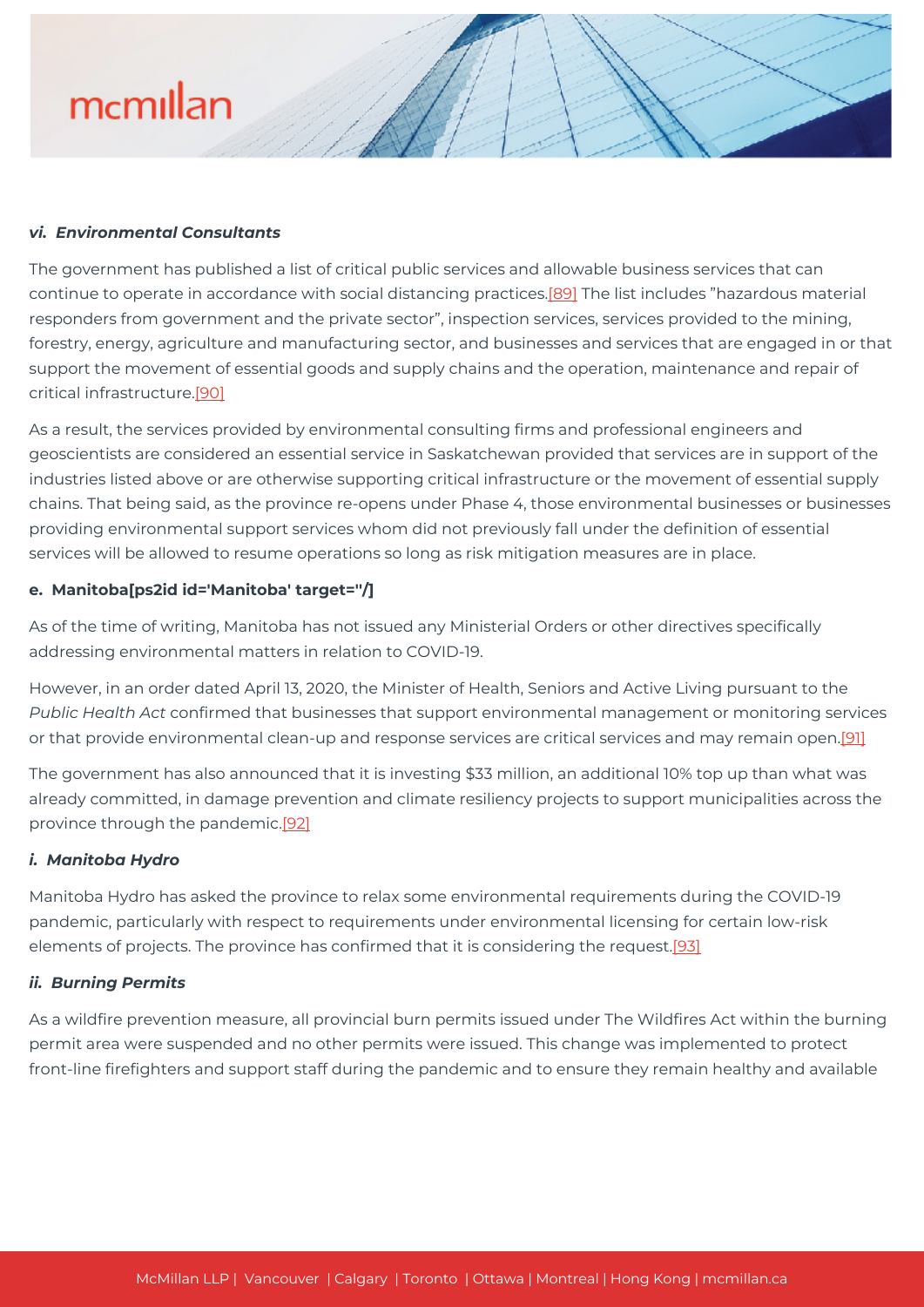

to respond to wildfires during the upcoming season. As of the date of this publication, fire restrictions remain in certain regions of the province.<sup>[94]</sup>

#### **f. Ontario**

On September 14, 2020, the order under the Emergency Management and Civil Protection Act suspending limitation periods and other timelines in the Province will expire. The Attorney General of Ontario has confirmed that the order will not be extended. As a result, as of September 14, 2020, limitation periods and other timelines, such as filing deadlines, will begin to run again[.\[95\]](#page--1-0) This will impact environmental litigation as well as matters before tribunals and other administrative bodies, such as the Environmental Review Tribunal ("**ERT**").

#### *i. Environmental Review Tribunal*

In a statement updated on August 21, 2020, the ERT confirmed that it will continue to receive and process new appeals and applications. The ERT continues to hold hearings, mediations, and case conferences by videoconference, teleconference, or in writing; however, some matters not suitable to be heard using these methods may have to be rescheduled to later dates.[\[96\]](#page--1-0)

On July 1, 2020, the ERT amalgamated under the Ontario Land Tribunals with the Local Planning Appeal Tribunal, Board of Negotiation, Conservation Review Board and the Mining and Lands Tribunal. The Ontario Land Tribunals will adjudicate and mediate matters related to land use planning, environmental and heritage protection, expropriated land valuation, mining and other matters.[\[97\]](#page--1-0) 

#### *ii. Local Planning Appeal Tribunal*

As of August 21, 2020, the Local Planning Appeal Tribunal ("**LPAT**") continues to hold hearings, mediations, and case conferences by videoconference, teleconference, or in writing; however, some matters not suitable to be heard using these methods may have to be rescheduled to later dates.[\[98\]](#page--1-0) All front-line counter services remain closed and most documents may be filed electronically[.\[99\]](#page--1-0)

#### *iii. Conservation Authorities*

On March 26, 2020, the Ministry of Environment, Conservation and Parks ("**MECP**") issued a Minister's Direction providing conservation authorities within Ontario the authority to amend their by-laws to allow for virtual meetings and hearings, including by teleconference.[\[100\]](#page--1-0) Information regarding changes to hearing procedures related to COVID-19 can be obtained from individual conservation authorities within the province.

As restrictions begin to ease in Ontario, many conservation authorities are reopening lands and services at their own discretion. Information regarding a particular conservation authority can be obtained from the authority's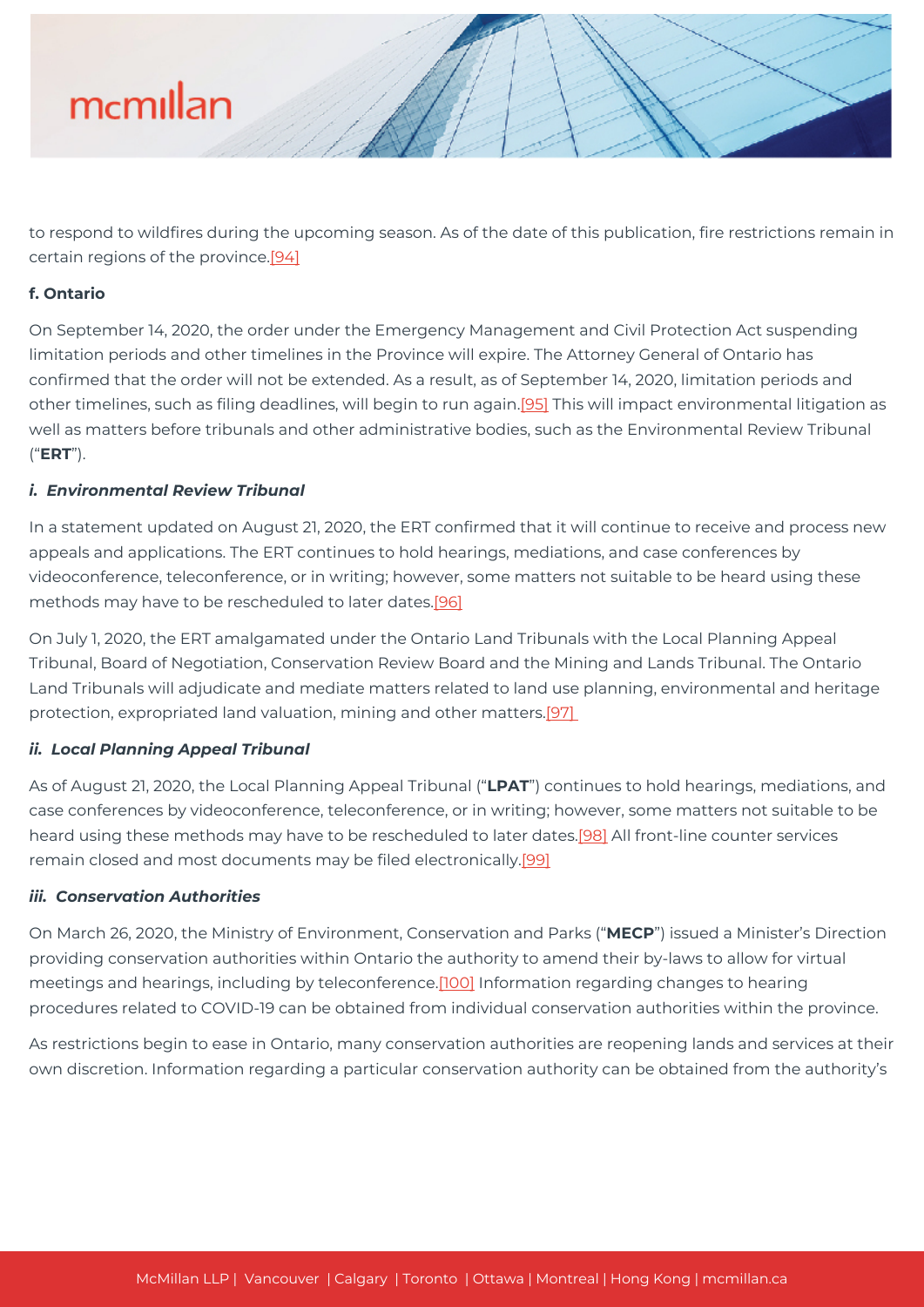

website.

#### *iv. Environmental Bill of Rights*

In April 2020, the MECP temporarily exempted government ministries from the minimum 30-day consultation requirement to post pandemic-related proposals for acts, regulations, policies and instruments to the Environmental Registry. This temporary measure exempted proposals for policies, acts, regulations and instruments from Part II of the *Environmental Bill of Rights*, 1993 and removed the requirement to consider the Statements of Environment Values so that it could expedite decision-making and implementation of measures to respond to the emergency.

These temporary measures were revoked on June 15, 2020, reinstating the full protections of the Environmental Bill of Rights[.\[101\]](#page--1-0)

#### *v. Environmental Consultants*

The Ontario government has confirmed that businesses that provide or support the delivery of environmental rehabilitation, management and monitoring, as well as spill clean up and response services are considered essential services[.\[102\]](#page--1-0)

On May 14, 2020, the Ontario government announced that additional businesses could reopen starting May 19, 2020, including construction sites and construction related services not already allowed to operate as well as professional services related to environmental research and development.[\[103\]](#page--1-0) As the Province is now in Phase 3 with lessened restrictions on businesses, it is anticipated that environmental consultants are likely to expand their services..

#### *vi. The Ministry of Environment, Conservation and Parks*

It is expected that the MECP will recognize the impact the pandemic has had on the regulated community and will be committed to finding practical solutions that support critical operations while ensuring the ongoing protection of the environment and human health during this time. We are aware that the Ministry has received some requests for temporary regulatory relief from members of the regulated community who are facing disruption to their regular business as a result of COVID-19. The MECP is working to assess these requests and is responding on a case-by-case basis.

#### *vii. Changes to reporting and filing deadlines*

As noted above, Ontario has suspended all limitation periods under any provincial statute, regulation or by-law until September 14, 2020 as part of the *Emergency Management and Civil Protection Act*[\[104\]](#page--1-0) enacted on March 20, 2020, which includes any provincial environmental offences. While this suspension will impact the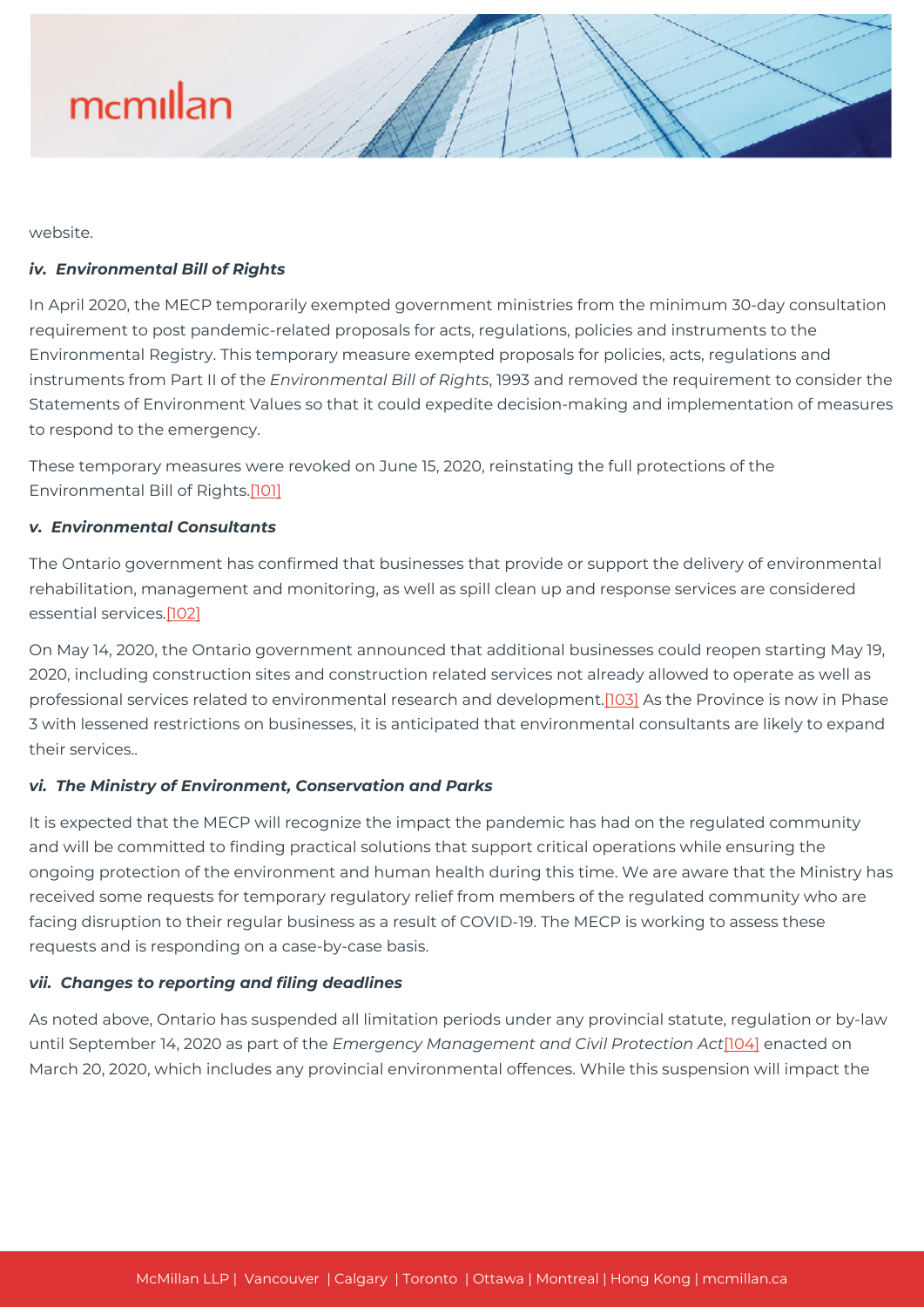timing for the laying of charges arising from an environmental non-compliance event, this does not impact general compliance obligations or provincial officers' inspection and investigation powers. This temporary emergency legislation and orders also extends to the suspension of limitation periods and filing deadlines in civil, family and certain criminal proceedings.

The following changes have been made to reporting and filing deadlines under Ontario legislation:

- **Ministry of Energy, Northern Development and Mines** On April 17, 2020, the Ministry issued an update under the *Mining Act* providing that claim holders with claim anniversary dates on or before March 31, 2020, will be granted an exclusion of time order by making a brief request via email. There will be no cost for COVID-19 related exclusion requests and the exclusion of time orders will set aside the requirement to carry out assessment work for up to 12 months[.\[105\]](#page--1-0)
- **Greenhouse Gas Emissions: Quantification, Reporting and Verification Regulation** Ontario has amended the *Greenhouse Gas Emissions: Quantification, Reporting and Verification* regulation to allow the Director of the MECP to provide temporary relief for large emitters by extending the administrative greenhouse gas emissions reporting and verification requirements.[\[106\]](#page--1-0) The Director has extended timelines as follows:
	- Emissions reports for 2019 emissions, except production parameters, are now due on July 31, 2020;
	- o Production parameter information for 2019 (paragraph 6 of Schedule 5) is now due on October 1, 2020; and
	- Verification reports and statements for 2019 emissions are now due on October 1, 2020.
- **Endangered Species** The temporary approach for forestry operations under the *Endangered Species Act* has been extended for an additional year. This extension will maintain the current requirements and avoid additional regulatory burden and economic strain on the forestry sector while a long-term approach is finalized.[\[107\]](#page--1-0)
- **Excess Soil Regime** The implementation of phase 1 of Ontario's new Excess Soil Regime has been delayed from July 1, 2020 to January 1, 2021[.\[108\]](#page--1-0) In the meantime, the Ministry's current waste regulatory framework will continue to apply.

#### *viii. COVID-19 Economic Recovery Act*

The Ontario government has passed the *COVID-19 Economic Recovery Act*, an omnibus bill that will change 20 pieces of current legislation that govern the province's schools, municipalities, and justice system and fasttracks environmental assessments.[\[109\]](#page--1-0)

The Bill, which received Royal Assent on July 21, 2020, amends the *Environmental Assessment Act* by: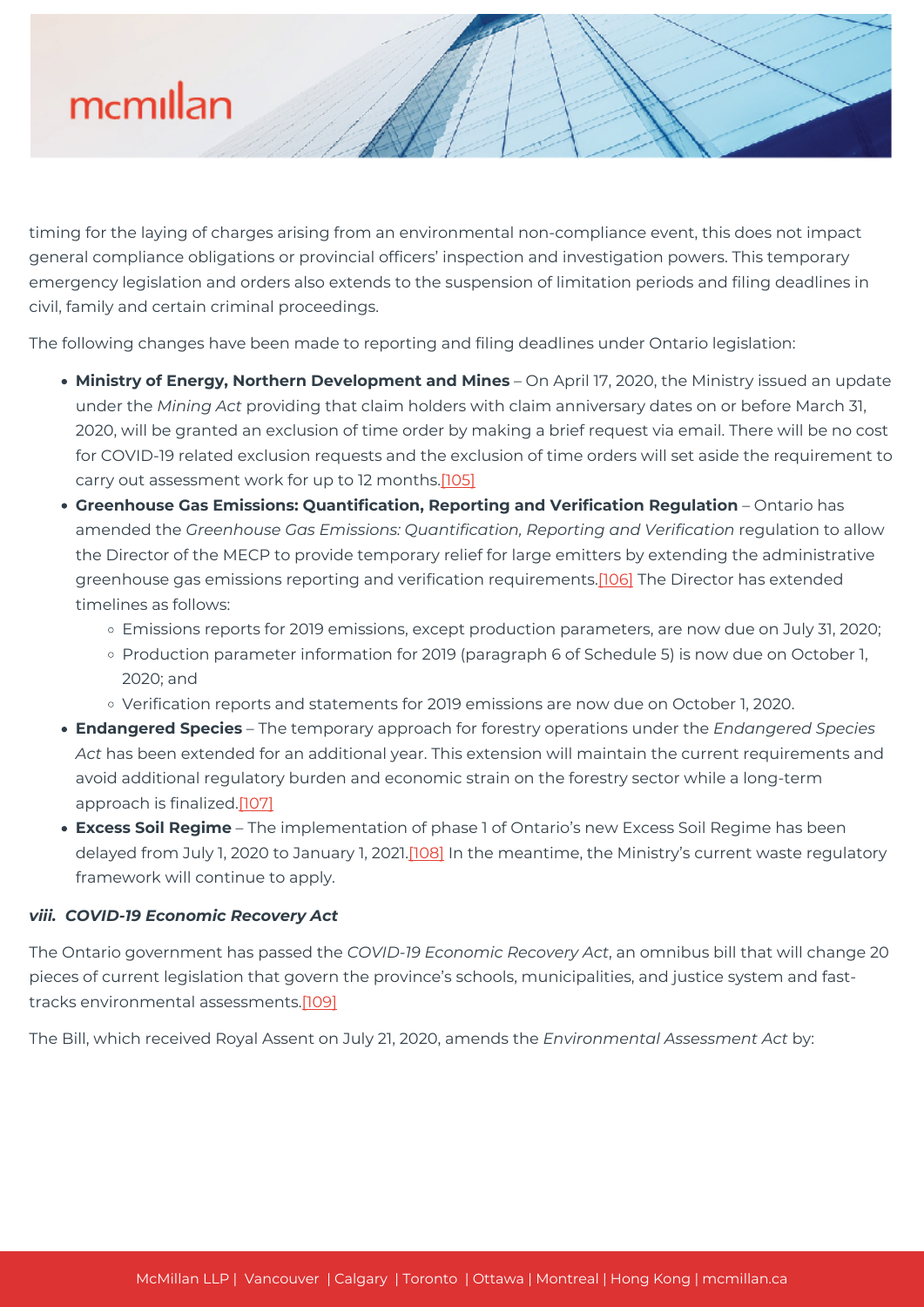

- Changing which projects are subject to the Environmental Assessment Act, by creating a "designated projects" list;
- Introducing a "streamlined" environmental assessment process for class assessments, which allow a proponent to obtain an environmental approval for a class of related projects; and
- Introducing requirements that proponents of an undertaking to establish a landfill site obtain municipal support for their undertaking.

Prior to the amendments, the Act applied to enterprises and activities and proposals, plans and programs in respect of those enterprises and activities, both public and private, that were set out in section 3 and referred to in the Act as undertakings. The amendments remove references to undertakings from the Act and give the Lieutenant Governor in Council the power to make regulations designating enterprises and activities, and proposals, plans and programs in respect of enterprises and activities, as projects to which the Act applies. Environmental assessments will only be required for projects that are designated.

The proposed regulations to effect how these changes will be implemented have not yet been published. However, several environmental groups and First Nations have launched a challenge of the Province's revisions to the *Environmental Assessment Act*[.\[110\]](#page--1-0)

#### **g. Quebec[ps2id id='Quebec' target=''/]**

Following Quebec's declaration of a state of health emergency, the Government ordered the closure of all nonpriority businesses and services on March 23, 2020 and in the process issued a list of essential services and commercial activities. Quebec's gradual resumption of economic activity began on May 4, 2020 and to date, economic activity in Quebec has almost returned to normal. In addition, since July 18, 2020, private-sector employers whose employees were working at home can have up to a maximum (not an objective) of 25% of their staff return to work.[\[111\]](#page--1-0)

#### *i. Essential services and commercial activities*

The majority of the essential services and authorized commercial activities by Quebec in the early stage of the pandemic were based on a determination as to their necessity, including protection of the environment and the health and safety of the public. Environmental consulting firms, professional engineers and geoscientists appeared to be essential services in only limited circumstances that likely did not extend to ordinary environmental due diligence.

As of August 18, 2020, Quebec has authorized the reopening of all economic activity sectors with the exception of vacation camps that provide accommodations. Private sector employers whose employees were working at home can have up to a maximum of 25% of their staff return to work if certain health measures are maintained.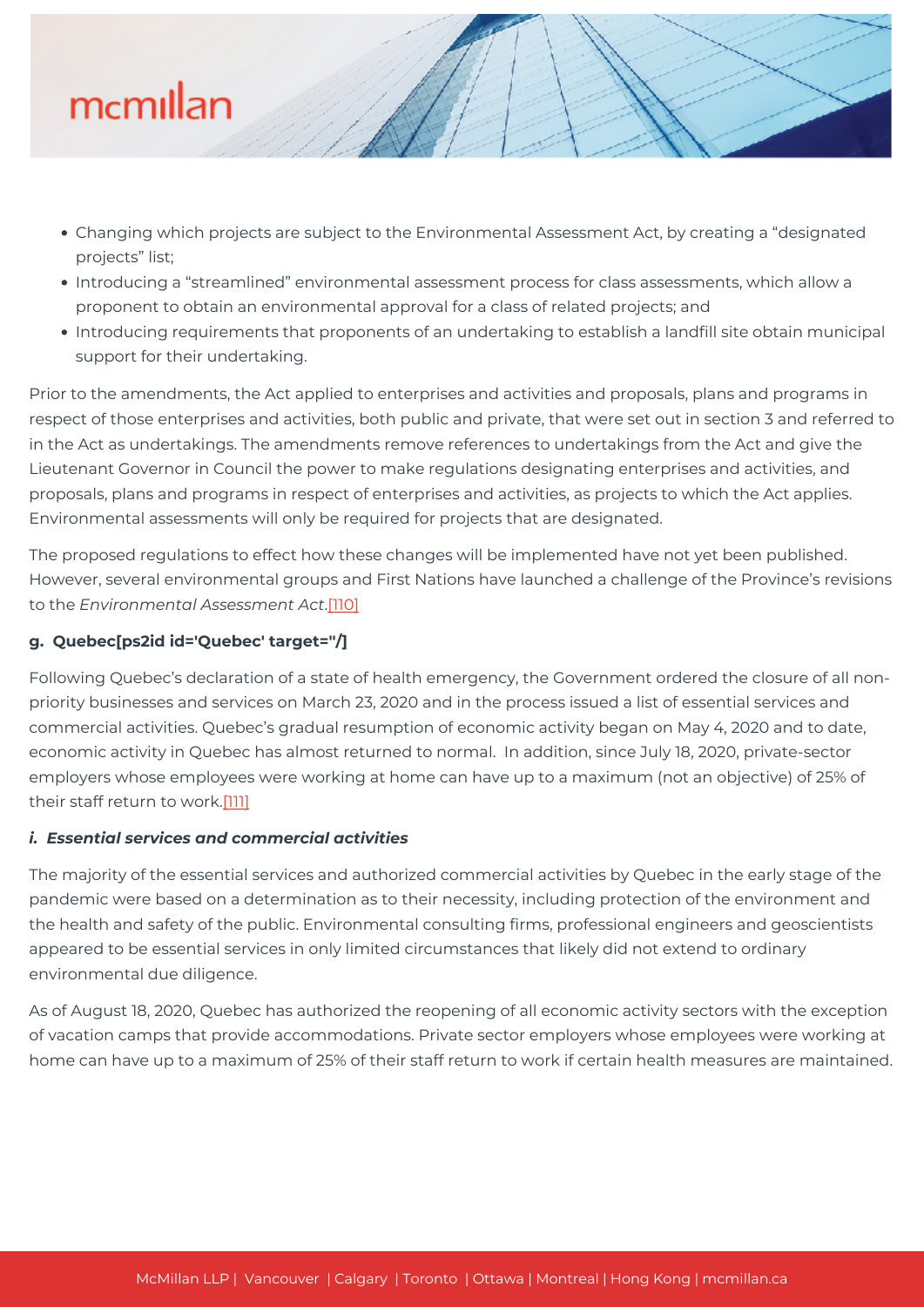However, teleworking is encouraged in the case of activities that can be carried out remotely.[\[112\]](#page--1-0)

#### *ii. Exemptions for Ministerial Authorizations*

On April 2, 2020, the Quebec Ministre de l'Environnement et de la Lutte contre les changements climatiques (the "**MELCCC**") exercised its authority under section 31.0.12 of the *Environment Quality Act* ("**EQA**")[\[113\]](#page--1-0) to introduce temporary exemptions for certain ministerial authorizations otherwise required to modify or convert a company's operations, upon request and approval by the MELCCC, relating to COVID-19 in the following two situations:[\[114\]](#page--1-0)

- a. Increase in production of a product the company already manufactured; and
- b. Temporary modification of usual activities in order to produce a new product. The modification or addition of activity includes equipment that can be modified or facilities that could be quickly reorganized to meet medical needs or to manufacture personal protective equipment such as gloves, masks, gowns, disinfectants, wipes, respirators and other medical equipment and supplies[.\[115\]](#page--1-0)

The temporary exemption is only valid for the duration of the health emergency. At the end of that period, temporary activities will be required to cease as soon as possible and regular activities must resume in accordance with any ministerial authorizations in force, if applicable.[\[116\]](#page--1-0)

#### *iii. Ministry Operations and Enforcement*

At the beginning of the pandemic, the Centre de contrôle environnemental du Québec ("**CCEQ**") had modified its operations in order to maintain social distancing and in consideration of current issues faced by impacted parties. Since the resumption of activities in Québec, CCEQ has indicated that it has increased its monitoring and inspection activities including in-person site vists, while complying with the current government directives in force[.\[117\]](#page--1-0)

Note that all environmental obligations remain in full effect in any situation which may impact the health and safety of the population or environment and any entities, private or public. However, the CCEQ has indicated that it will show understanding and flexibility in the event of compliance omissions with respect to various administrative obligations of companies whose activities have been affected by the restrictions implemented by the Quebec government in response to COVID-19.<sup>[\[118\]](#page--1-0)</sup>

The CCEQ has also indicated that enforcement measures under the EQA, such as notices of non-compliance, administrative monetary penalties or any other recourse will be limited and adapted to the specific situation at hand[.\[119\]](#page--1-0)

*iv. Changes to reporting, certification and approvals procedures*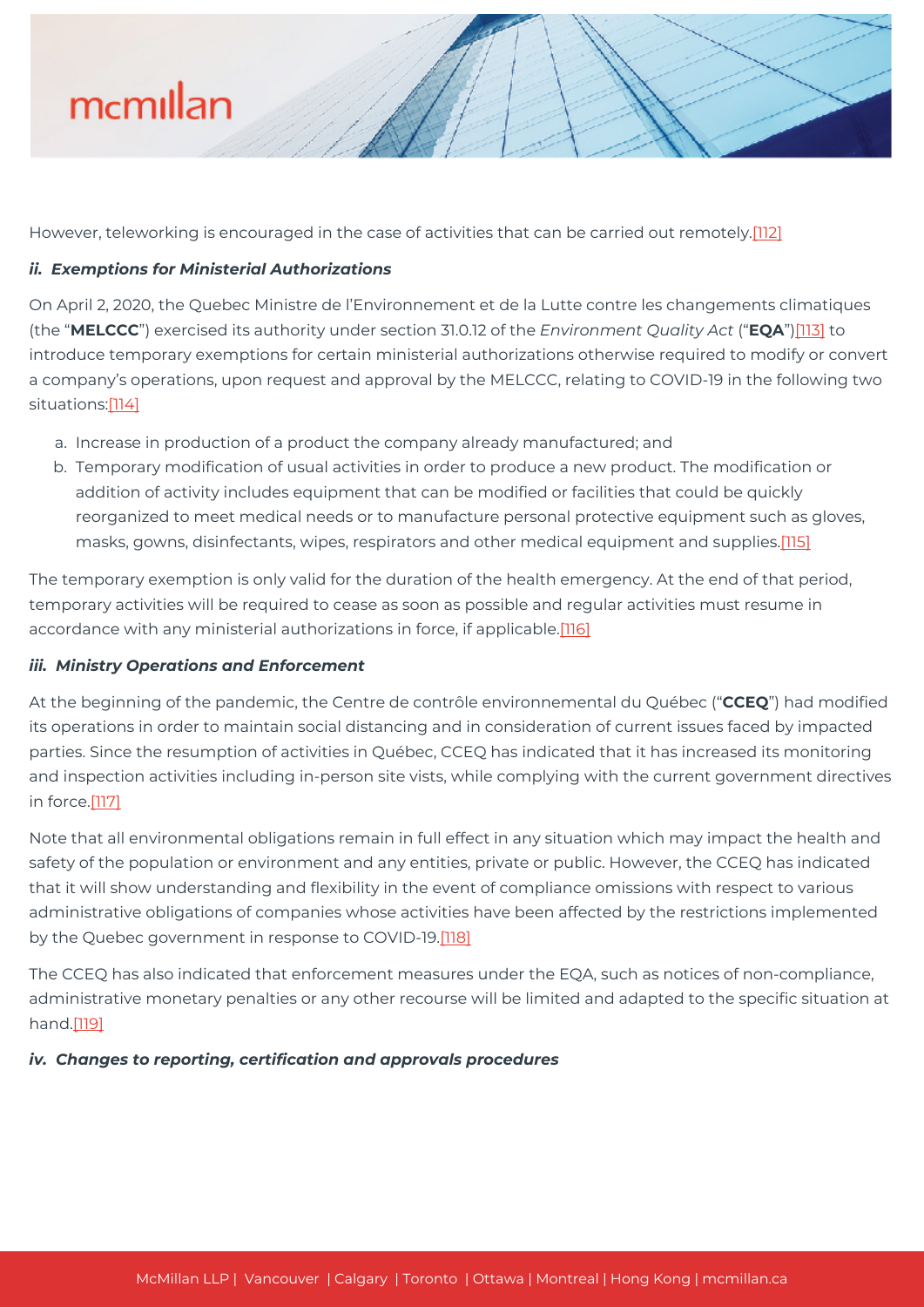The following changes have been made to reporting, certification and approvals procedures:

- **Mandatory reporting for issuers** The MELCCC has extended the mandatory reporting deadline for reporting issuers to submit annual declarations and verification reports under the *Regulation respecting mandatory reporting of certain emissions of contaminants into the atmosphere*[\[120\]](#page--1-0) from June 1, 2020 to July 31, 2020.[\[121\]](#page--1-0)
- **Permits and certificates for the sale and use of pesticides** The MELCCC has adapted certain steps leading to the issuance of certificates and permits for the sale and use of pesticides in relation to training, examinations and applications. Permits and certificates that are not temporary, that were not renewed before AprilD30, 2020, and are expiring between March<sup>[1]</sup> and September<sup>[1]</sup>, 2020, will be automatically extended free of charge for 6 months.[\[122\]](#page--1-0)
- **Adjustments to Environmental Approvals** The MELCCC has confirmed that the process for applications for Ministerial environmental authorizations and statements of compliance will remain in effect with particular special features relating to submission of applications for Ministerial Environmental Approvals, filing declarations of compliance and financial compensation for damage to wetlands or water bodies[.\[123\]](#page--1-0)
- **Authorization and request for reimbursement of the financial contribution paid for the damage to a wet or water environment** – The MELCCC published a Notice of cessation of activity or request for maintenance form for persons who were required to perform wetlands or water bodies works but who could not begin such work within the prescribed period. Reimbursement may be requested from the MELCCC for all or part of the financial contribution paid under the EQA if the authorized works have not yet begun or if the loss of surface area has been less than anticipated[.\[124\]](#page--1-0)
- **Declaration of water withdrawals** The MELCCC will show understanding regarding any delay in filing 2019 water withdrawal declarations by the March 31, 2020 deadline under the *Règlement sur la déclaration des prélèvements d'eau*.[\[125\]](#page--1-0) However, the MELCCC has not indicated this is a suspension of the filing obligation. This understanding also applies to payment of water usage fees for the year 2019 which was postponed to September 1, 2020. No interest or penalty will be applied until further notice.[\[126\]](#page--1-0)

#### *v. Drinking Water Management*

While regulatory water treatment requirements continue to apply, the MELCCC has adjusted its expectations in situations where COVID-19 affects personnel involved in drinking water production and distribution. Where monitoring of the quality of the drinking water cannot be performed or where it is necessary to adapt the monitoring performed, the situation should be documented and the appropriate regional office of the MELCCC contacted. Those responsible are also required to inform the appropriate regional office of the MELCCC and public health regional office of any notices issued regarding drinking water quality. Although the MELCCC will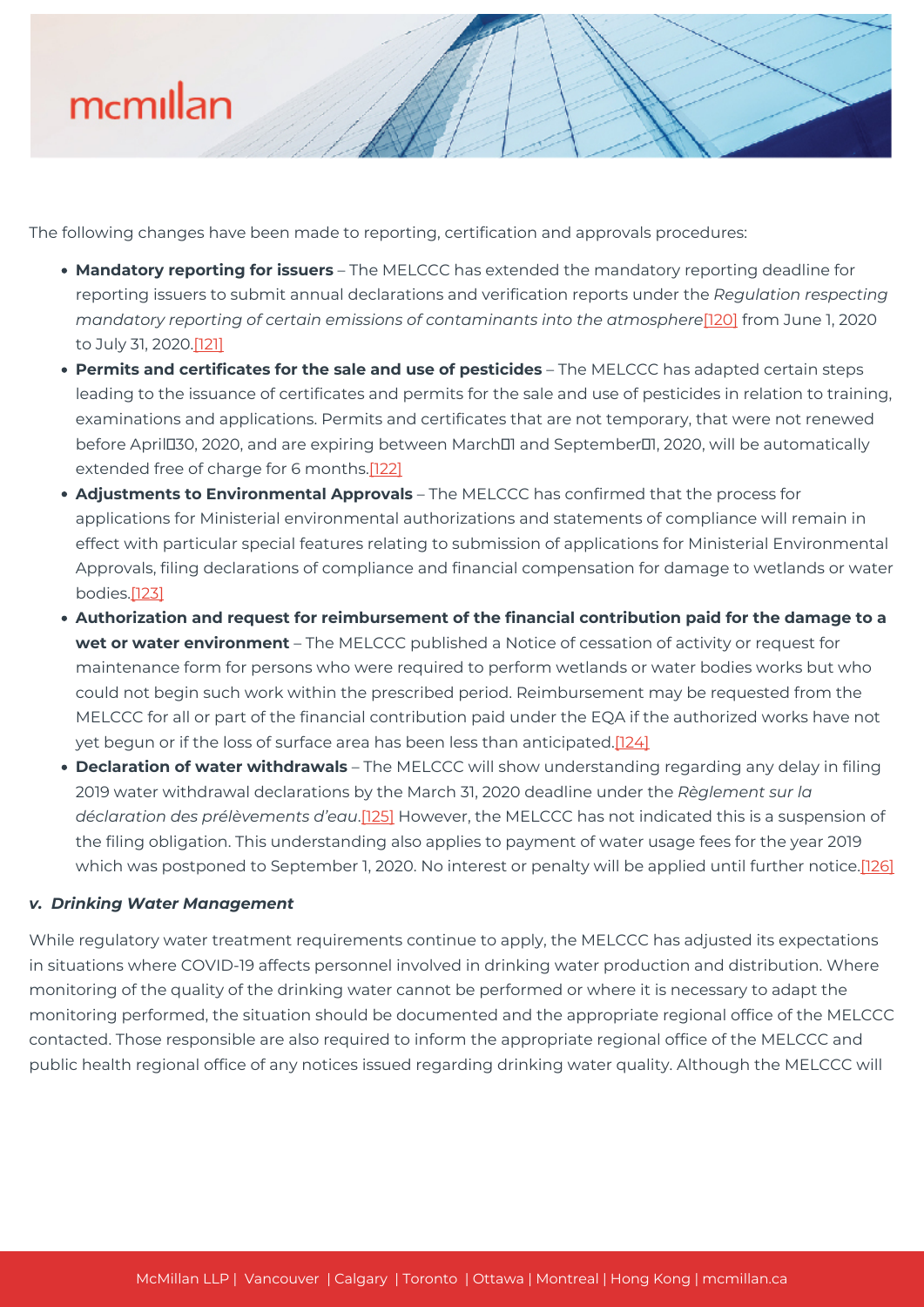

exercise leniency with respect to certain administrative obligations, there will be strict compliance required with respect to monitoring of drinking water quality.[\[127\]](#page--1-0)

#### *vi. Municipal Wastewater Management*

The MELCCC has confirmed that municipalities in Quebec must ensure that: (i) wastewater collection and treatment is maintained, (ii) competent personnel are on hand, and (iii) effluent quality is monitored. In addition, the MELCCC has set out additional specific requirements for municipalities. The MELCCC has advised that it will exercise leniency concerning certain of obligations, but does not specify which ones. The MELCCC provides more information for municipalities on the Municipal wastewater treatment works monitoring system homepag[e\[128\]](#page--1-0) and a published Guide to Developing a Specific Epidemic and Pandemic Plan for Municipalities[\[129\] t](#page--1-0)o developing a specific epidemic and pandemic plan for municipalities.[\[130\]](#page--1-0)

#### *vii. Suspension of Phase 2 of the ClimatSol-Plus Program*

On May 11, 2020, the MELCCC had announced the suspension of phase 2 of the ClimatSol-Plus Program for an indefinite period of time (Phase 1 was completed on March 31, 2020). Although calls for projects were de facto suspended, some projects which were considered urgent and essential could be accepted. As the MELCCC's suspension notice has been removed from their website, it is presumed to have resumed.

#### *viii. Tribunal Administratif*

The Tribunal Administratif du Quebec, Territory and Environment Section, which hears applications contesting decisions made by a government department or agency or a municipality in relation to land protection, agricultural activities and environmental protection, has gradually resumed hearing and other activities in person starting on June 1, 2020. Since May 4, 2020, remote means (presumably phone or video conference) have been used for hearings and other meetings and such technological means remain privileged[.\[131\]](#page--1-0)

The suspension of time limits for filing a proceeding due to the declared health emergency were repealed by Order in Council 615-2020 dated June 10, 2020, except for the suspension of the time limits for applying for the renewal of a permit[\[132\].](#page--1-0)

#### **h. Newfoundland & Labrador**

The Department of Fisheries and Land Resources has extended the annual validation expiry date for all current existing aquaculture licences in Newfoundland and Labrador from March 31, 2020 to May 31, 2020.[133]

As of the date of this Bulletin, Newfoundland and Labrador has not issued any Ministerial orders or other directives limiting services performed by environmental firms, engineers and geoscientists. However, employers and workplaces are required to comply with the health and safety guidance documents issued by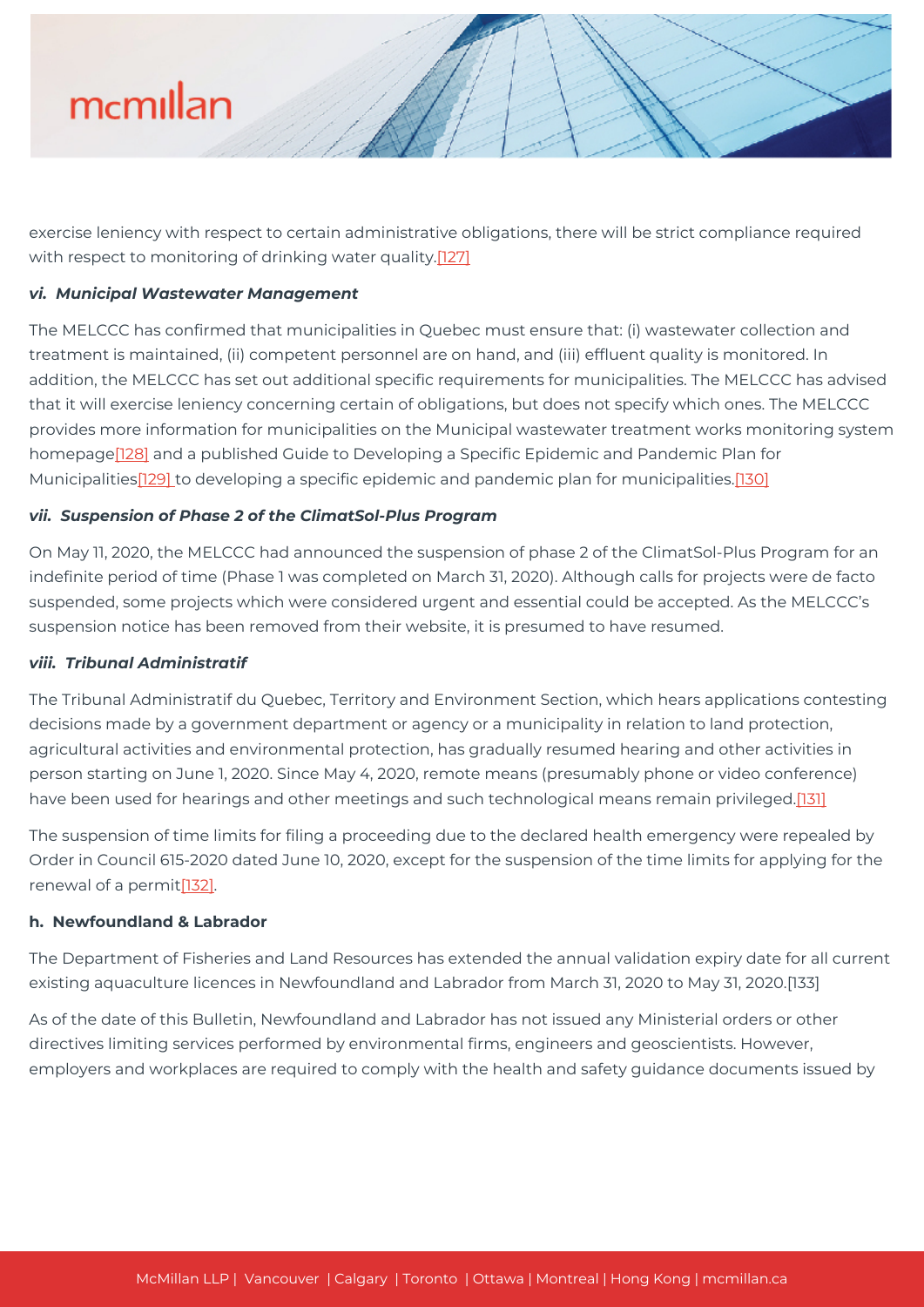

#### the Province[.\[134\]](#page--1-0)

#### **i. New Brunswick[ps2id id='New Brunswick' target=''/]**

As of the time of writing, New Brunswick has not issued any Ministerial Orders or other directives specifically addressing environmental matters in relation to COVID-19.

On June 19, 2020, the government of New Brunswick issued an updated order regarding business operations in the province. Businesses are generally allowed to resume operations as long as reasonable measures are put in place to protect against risks associated with COVID-19. While the order does not list businesses to which it applies, it appears to include all businesses, including environmental consultants and engineers[.\[135\]](#page--1-0)

#### **j. Nova Scotia[ps2id id='Nova Scotia' target=''/]**

Nova Scotia has closed the Nova Scotia Aquaculture Review Board ("**NSARB**") and suspended all hearings until further notice. In addition, approved aquaculture licensing and leasing option period expiry dates are suspended until further notice.[\[136\]](#page--1-0) The previous suspension of referral of adjudicative applications to the NSARB under the *Aquaculture Licence and Lease Regulation*[\[137\]](#page--1-0) expiry dates appears to have resumed.

As of the date of this Bulletin, Nova Scotia has not issued any Ministerial orders or other directives limiting services performed by environmental firms, engineers and geoscientists. However, employers and workplaces are required to comply with the health and safety protocols under the Health and Protection Order issued April 23, 2020.[\[138\]](#page--1-0) As the province opens back up, the government continues to provide updates for businesses on COVID-19 restrictions.[\[139\]](#page--1-0)

#### **k. Prince Edward Island[ps2id id='Prince Edward Island' target=''/]**

As of the time of writing, Prince Edward Island has not issued any Ministerial Orders or other directives specifically addressing environmental matters in relation to COVID-19.

The Province has designated essential services, including professional services (including but not limited to, lawyers and paralegals, engineers, accountants - teleworking and working from home, where possible); provision of clean water; garbage, recycling and waste management collection; and construction services and projects (industrial, commercial, institutional and residential; only if issued a building permit).[\[140\]](#page--1-0)

Given the above list of essential services, in particular the reference to engineers and other unlisted professional services, it is likely that services performed by environmental firms, engineers and geoscientists may continue in the Province.

On June 1, 2020, the province moved to Phase 3 of its re-opening plan. As in Phase 3, services such as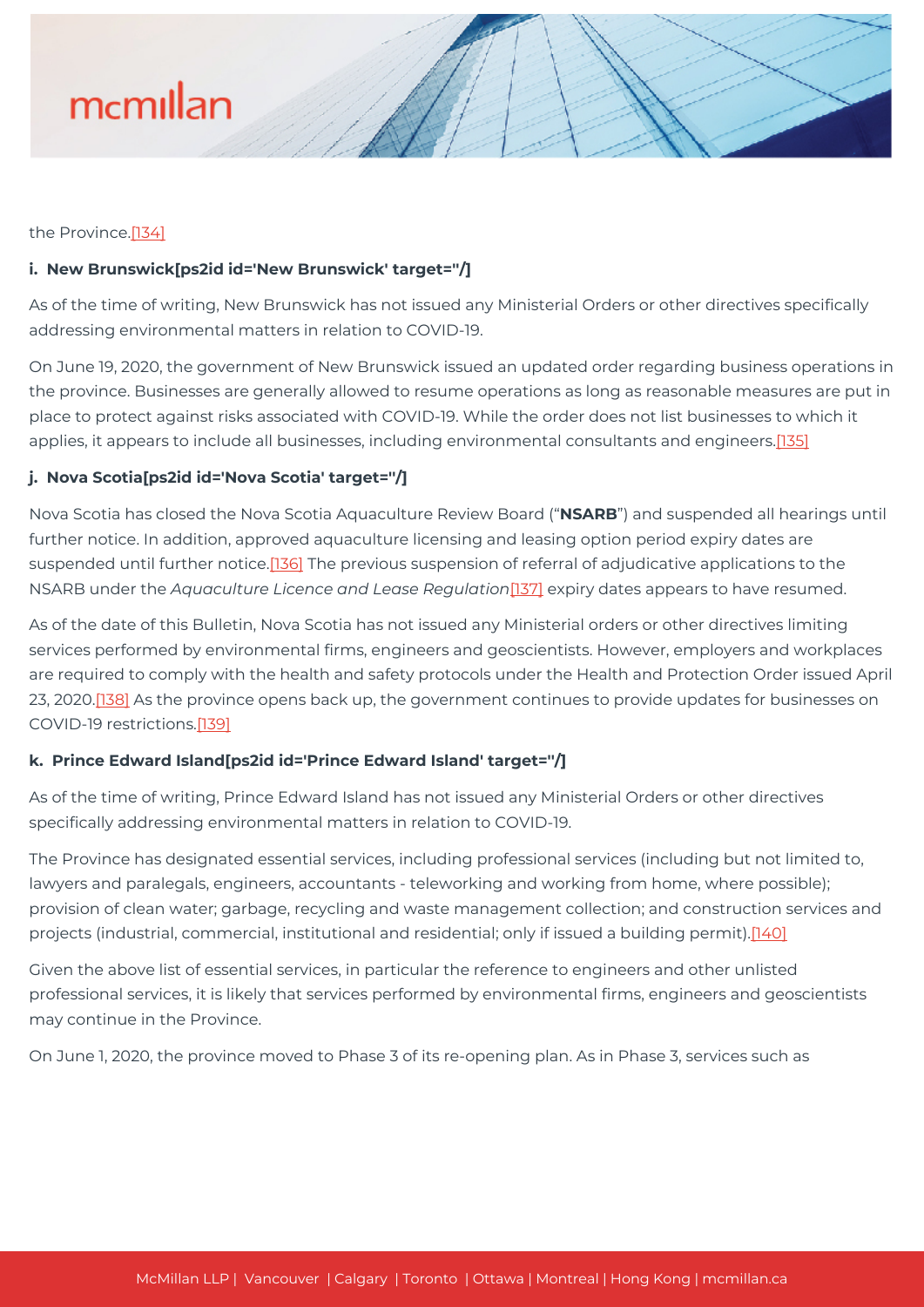

construction, maintenance and repair services, cleaning and restoration services and extermination and pest control may open if they were not already considered essential services[.\[141\]](#page--1-0) Further, larger gatherings are allowed to occur both inside and outside, depending on the activity. As a result, it is likely that environmental consultants working in these industries will be able to provide an expanded range of services. [\[142\]](#page--1-0)

#### **l. Yukon[ps2id id='Yukon' target=''/]**

As of the time of writing, Yukon has not issued any Ministerial Orders or other directives specifically addressing environmental matters in relation to COVID-19. The offices of the Department of Environment are currently open although operating at limited capacity.

#### **m. Northwest Territories[ps2id id='Northwest Territories' target=''/]**

As of the time of writing, the Northwest Territories have not issued any Ministerial Orders or other directives specifically addressing environmental matters in relation to COVID-19. However, the government has confirmed that compliance with relevant authorizations, legislation and management and monitoring plans is still required during the COVID-19 pandemic[.\[143\]](#page--1-0)

#### **n. Nunavut[ps2id id='Nunavut' target=''/]**

As of the time of writing, Nunavut has not issued any Ministerial Orders or other directives specifically addressing environmental matters in relation to COVID-19.

#### \*\*\*\*\*\*\*\*\*\*

For up to the minute updates on these topics, please contact us for more information.

by Ralph Cuervo-Lorens, Talia Gordner, Candice Hévin, Julia Loney and Holly Sherlock

[1] SC 1992, c 34.[ps2id id='1' target=''/]

[2] Government of Canada, "*[COVID-19: Requirements for safe transportation of infectious substances \(Class](https://tc.canada.ca/en/dangerous-goods/covid-19-requirements-safe-transportation-infectious-substances-class-62)*

*[6.2\)](https://tc.canada.ca/en/dangerous-goods/covid-19-requirements-safe-transportation-infectious-substances-class-62)*", (last modified 7 April 2020). [ps2id id='2' target=''/]

[3] SOR/2001-286.[ps2id id='3' target=''/]

[4] Transports Canada, "*[Temporary Certificate Pursuant to Subsection 31\(2.1\) of the Transportation of](https://tc.canada.ca/en/dangerous-goods/covid-19-requirements-safe-transportation-infectious-substances-class-62) [Dangerous Goods Act, 1992: Certificate Number: TU 0750](https://tc.canada.ca/en/dangerous-goods/covid-19-requirements-safe-transportation-infectious-substances-class-62)*", (27 March 2020).[ps2id id='4' target=''/] [5] Transports Canada, "*[Temporary Certificate Pursuant to Subsection 31\(2.1\) of the Transportation of](https://mcmillan.ca/wp-content/uploads/2020/09/0750-eng-transportation_of_dangerous_directorate_transport_canada.pdf) [Dangerous Goods Act, 1992: Certificate Number: TU 0751](https://mcmillan.ca/wp-content/uploads/2020/09/0750-eng-transportation_of_dangerous_directorate_transport_canada.pdf)*", (27 March 2020).[ps2id id='5' target=''/]

- [6] Ibid.[ps2id id='6' target=''/]
- [7] Ibid.[ps2id id='7' target=''/]
- [8] Ibid.[ps2id id='8' target=''/]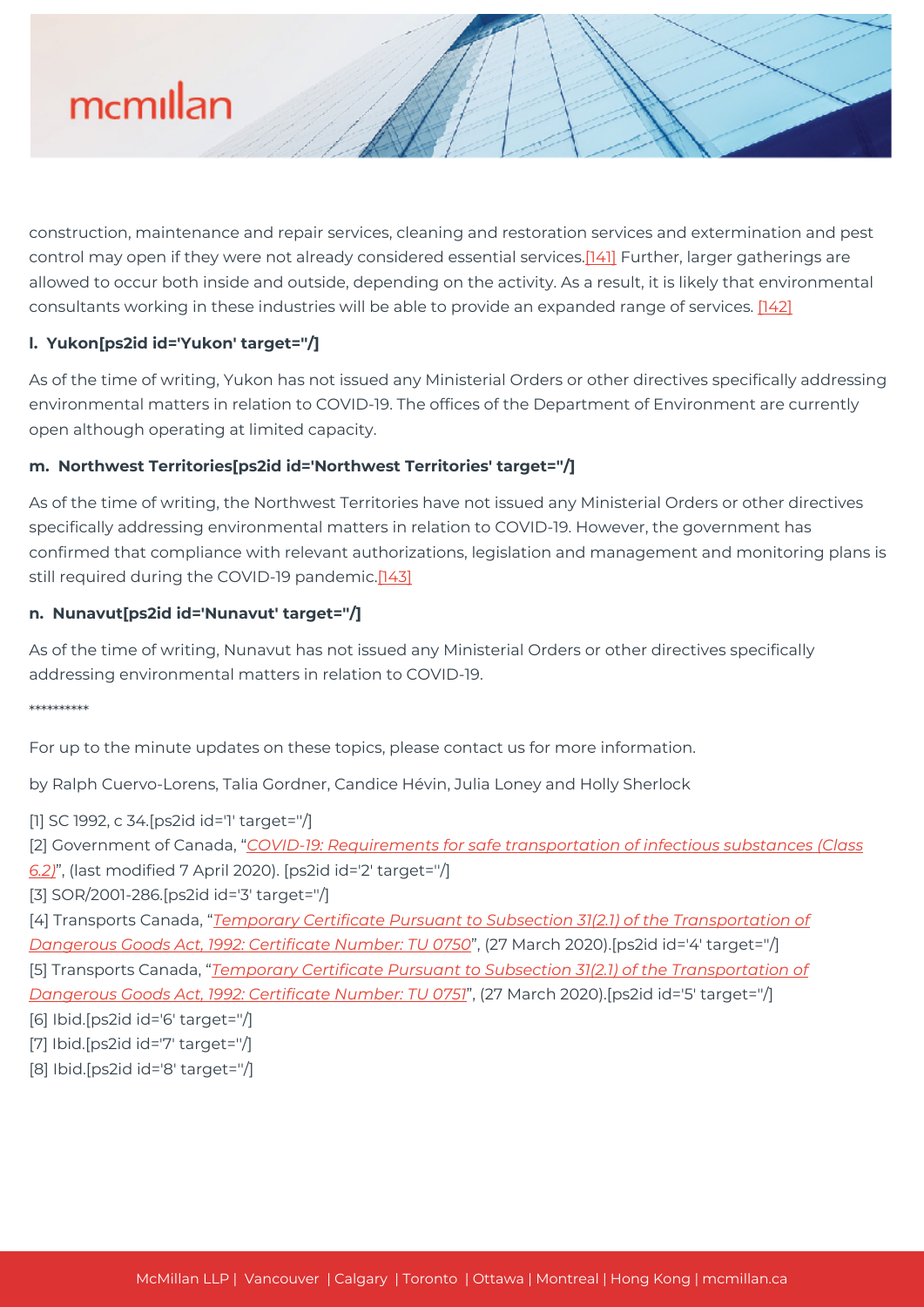

[9] Fisheries and Oceans Canada, "*[COVID-19 – Information for industry and partners](http://www.dfo-mpo.gc.ca/covid19/industry-industrie/index-eng.html)*", (last modified 4 April 2020), [*Information for industry and partners*]; See also Minister's Joint Statement with counterpart Ministers in Quebec, New Brunswick, Newfoundland and Labrador, Nova Scotia, and Prince Edward Island, Government of Canada, "*[Joint statement on ongoing collaboration of federal-provincial ministers related to COVID-19](https://www.canada.ca/en/fisheries-oceans/news/2020/03/joint-statement-on-ongoing-collaboration-of-federal-provincial-ministers-related-to-covid-19-impacts.html) [impacts](https://www.canada.ca/en/fisheries-oceans/news/2020/03/joint-statement-on-ongoing-collaboration-of-federal-provincial-ministers-related-to-covid-19-impacts.html)*", (27 March 2020).[ps2id id='9' target=''/]

[10] Information for industry and partners, supra note 25.[ps2id id='10' target=''/]

[11] RSC 1985, c F-14.[ps2id id='11' target=''/]

[12] Information for industry and partners, supra note 25.[ps2id id='12' target="/]

[13] Fisheries and Oceans Canada, "*[Notice to Fish Harvesters](http://www.nfl.dfo-mpo.gc.ca/NL/CP/Orders/2020/nf20056FishMgmtOrderAtSeaObservers)*", (3 April 2020) and "*[Fisheries Management Order](http://www.dfo-mpo.gc.ca/fisheries-peches/commercial-commerciale/atl-arc/2020/observers-observateurs-eng.html) [regarding At-Sea Observers on board fishing vessels](http://www.dfo-mpo.gc.ca/fisheries-peches/commercial-commerciale/atl-arc/2020/observers-observateurs-eng.html)*", (date modified, 15 May 2020).[ps2id id='13' target=''/]

[14] Supra note 25.[ps2id id='14' target=''/]

[15] Fisheries and Oceans Canada, "*[Reminder to respect physical distancing measures FN0432](https://notices.dfo-mpo.gc.ca/fns-sap/index-eng.cfm?pg=view_notice&DOC_ID=232217&ID=all)*".[ps2id id='15' target=''/]

[16] Environment and natural resources Canada, "*[Deadlines and most recent changes: National Pollutant](https://www.canada.ca/en/environment-climate-change/services/national-pollutant-release-inventory/report/deadlines-changes.html) [Release Inventory](https://www.canada.ca/en/environment-climate-change/services/national-pollutant-release-inventory/report/deadlines-changes.html)*", (last modified 24 April 2020).[ps2id id='16' target=''/]

[17] Environment and Climate Change Canada, "*[Forward Regulatory Plan 2020-2022](https://www.canada.ca/en/environment-climate-change/corporate/transparency/acts-regulations/forward-regulatory-plan.html)*", (last modified 1 May 2020).[ps2id id='17' target=''/]

[18] Environment and Climate Change Canada, ["Aquatic biomonitoring network news and events](https://www.canada.ca/en/environment-climate-change/services/canadian-aquatic-biomonitoring-network/news-events.html)", (last modified 12 May 2020).[ps2id id='18' target=''/]

[19] Department of the Environment, Notice amending the *[Notice with respect to the reporting of greenhouse](http://gazette.gc.ca/rp-pr/p1/2020/2020-05-02/html/notice-avis-eng.html#ne2) [gases \(GHGs\) for 2019](http://gazette.gc.ca/rp-pr/p1/2020/2020-05-02/html/notice-avis-eng.html#ne2)*, Canada Gazette, Part I, Vol 154, Number 18 (2 May 2020).[ps2id id='19' target="/] [20] *[Greenhouse Gas Pollution Pricing Act](https://laws-lois.justice.gc.ca/eng/acts/G-11.55/)*, SC 2018, c 12, s 186.[ps2id id='20' target=''/]

[21] Government of Canada, "*[Output-Based Pricing System](https://www.canada.ca/en/environment-climate-change/services/climate-change/pricing-pollution-how-it-will-work/output-based-pricing-system.html)*" (9 September 2020); *[Output-Based Pricing](https://laws-lois.justice.gc.ca/eng/regulations/SOR-2019-266/index.html) [Systems Regulations](https://laws-lois.justice.gc.ca/eng/regulations/SOR-2019-266/index.html)*, SOR/2019-266, s 57.[ps2id id='21' target=''/]

[22] Open Burning Smoke Control Regulation, BC Reg 152/2019 (open burning is defined as "the combustion of vegetative debris using an open fire other than (a) for a domestic or an agricultural purpose, if all of the vegetative debris is branches or other pieces of vegetative debris, with or without leaves, each branch or piece of which is less than 3 cm in diameter, or (b) a campfire.", s 1).[ps2id id='22' target=''/]

[23] Ministry of Environment and Climate Change Strategy, "*[Media Release: Open Burning Restrictions Issued](https://mcmillan.ca/wp-content/uploads/2020/09/2020-03-26_hssz_open_burning_restrictions_issued.pdf) [for All High Smoke Sensitivity Zones in British Columbia](https://mcmillan.ca/wp-content/uploads/2020/09/2020-03-26_hssz_open_burning_restrictions_issued.pdf)*", (26 March 2020).[ps2id id='23' target=''/]

[24] BC Wildfire Service, "*[Fire Bans and Restrictions](http://bcfireinfo.for.gov.bc.ca/hprScripts/WildfireNews/Bans.asp)*", (22 June 2020).[ps2id id='24' target=''/]

[25] As of July 23, 2020, the March 27, 2020 statement has been removed from the Environmental Appeal Board's [website](http://www.eab.gov.bc.ca/index.htm), and replaced with an updated statement. Environmental Appeal Board, "*[Notice re: Novel](https://mcmillan.ca/wp-content/uploads/2020/09/covid19-0720.pdf) [Coronavirus \(COVID-19\)](https://mcmillan.ca/wp-content/uploads/2020/09/covid19-0720.pdf)*" (23 July 2020).[ps2id id='25' target=''/]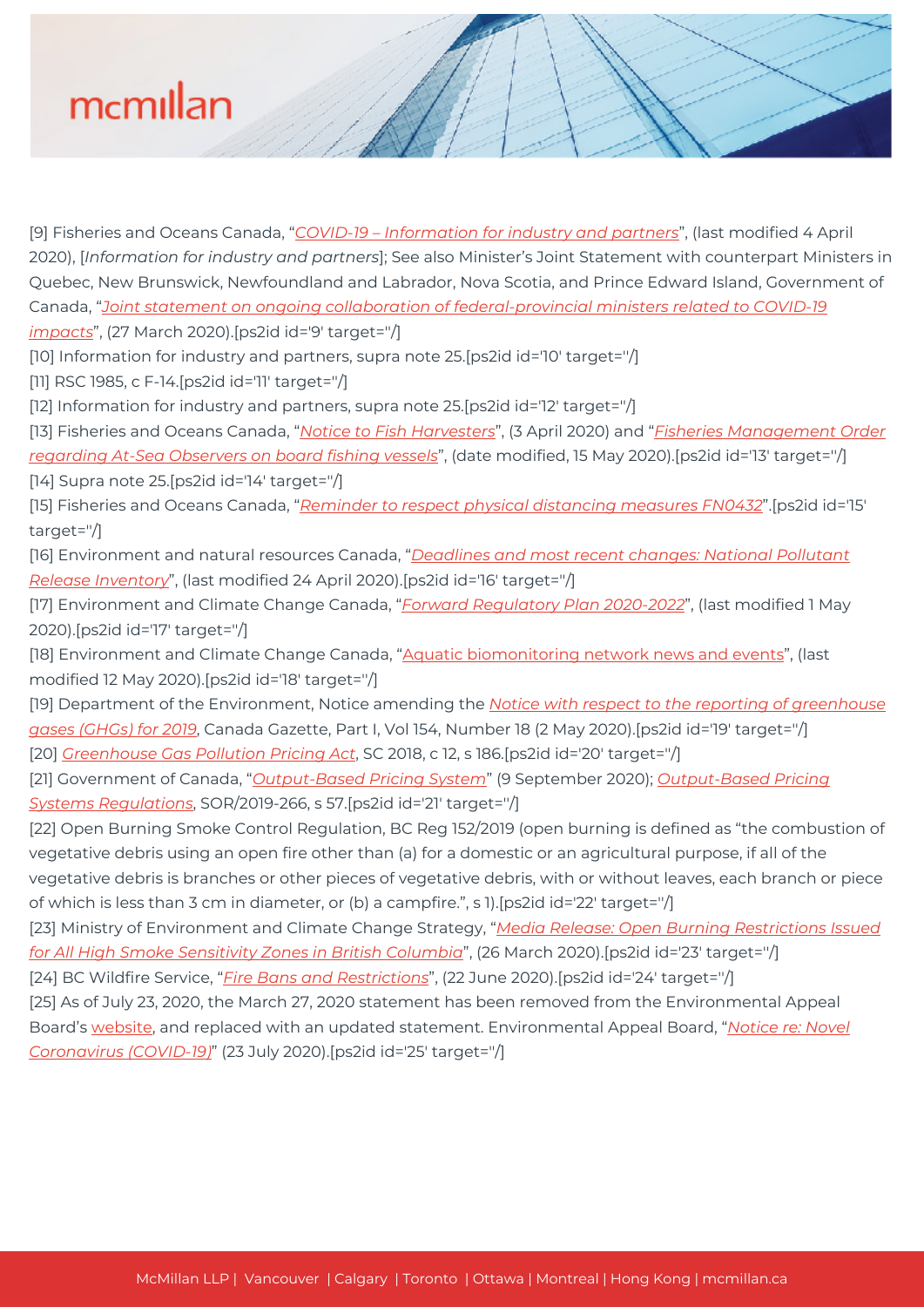[26] SBC 2003, c 53.[ps2id id='26' target=''/] [27] Supra note 23.[ps2id id='27' target=''/] [28] Environmental Appeal Board, "*[Notice re: Novel Coronavirus \(COVID-19\)](https://mcmillan.ca/wp-content/uploads/2020/09/covid19-0720.pdf)*", (7 September 2020).[ps2id id='28' target=''/] [29] British Columbia, "*[Environmental Compliance in BC](https://www2.gov.bc.ca/gov/content/environment/natural-resource-stewardship/natural-resource-law-enforcement/environmental-compliance)*", (last visited 8 September 2020), "\*NEW\* Managing EMA Authorizations and Compliance during COVID-19".[ps2id id='29' target=''/] [30] Ibid.[ps2id id='30' target=''/] [31] Ibid.[ps2id id='31' target=''/] [32] BC Oil & Gas Commission, "*[BC Oil and Gas Commission COVID-19 Response for Industry](https://www.bcogc.ca/news/bc-oil-and-gas-commission-covid-19-response-for-industry/)*", (last 7 September 2020).[ps2id id='32' target=''/] [33] British Columbia, "*[List of COVID-19 Essential Services](https://www2.gov.bc.ca/gov/content/safety/emergency-preparedness-response-recovery/covid-19-provincial-support/essential-services-covid-19)*", (last modified 12 June 2002).[ps2id id='33' target=''/] [34] *[Ministerial Order 15/2020](https://open.alberta.ca/publications/ministerial-order-15-2020-environment-and-parks)* (Minister of Environment and Parks of the Province of Alberta, 30 March 2020).[ps2id id='34' target=''/] [35] *[Ministerial Order 16/2020](https://open.alberta.ca/publications/ministerial-order-16-2020-environment-and-parks)* (Minister of Environment and Parks of the Province of Alberta, 30 March 2020). [ps2id id='35' target=''/] [36] RSA 2000, c E-12.[ps2id id='36' target=''/] [37] RSA 2000, c W-3.[ps2id id='37' target=''/] [38] RSA 2000, c P-40.[ps2id id='38' target=''/] [39] *[Ministerial Order 32/2020](https://open.alberta.ca/publications/ministerial-order-32-2020-environment-and-parks)* (Minister of Environment and Parks of the Province of Alberta 22 June 2020).[ps2id id='39' target=''/] [40] RSA 2000, c C-17.[ps2id id='40' target=''/] [41] RSA 2000, c O-6.[ps2id id='41' target=''/] [42] RSA 2000, c O-7.[ps2id id='42' target=''/] [43] *[Ministerial Order 219/2020](https://open.alberta.ca/publications/ministerial-order-219-2020-energy)* (Government of Alberta, Department of Energy, 6 April 2020). [ps2id id='43' target=''/] [44] Timber Management Regulation, AB Reg 60/1973.[ps2id id='44' target=''/] [45] *[Ministerial Order 026/2020](https://open.alberta.ca/publications/ministerial-order-026-2020-agriculture-and-forestry)* (Minister of Agriculture and Forestry of the Province of Alberta, 15 June 2020).[ps2id id='45' target=''/] [46] RSA 2000, c E-12.[ps2id id='46' target=''/] [47] RSA 2000, c W-3.[ps2id id='47' target="/] [48] RSA 2000, c P-40. [ps2id id='48' target="/] [49] Alberta Energy Regulator, "*[Relief for Industry During COVID-19 Pandemic Response](https://www.aer.ca/providing-information/news-and-resources/news-and-announcements/announcements/announcement-industry-relief.html)*", (last visited 22 July 2020).[ps2id id='49' target=''/]

[50] *[Ministerial Order 18/2020](https://open.alberta.ca/publications/ministerial-order-18-2020-environment-and-parks)* (Minister of Environment and Parks of the Province of Alberta, 27 March 2020).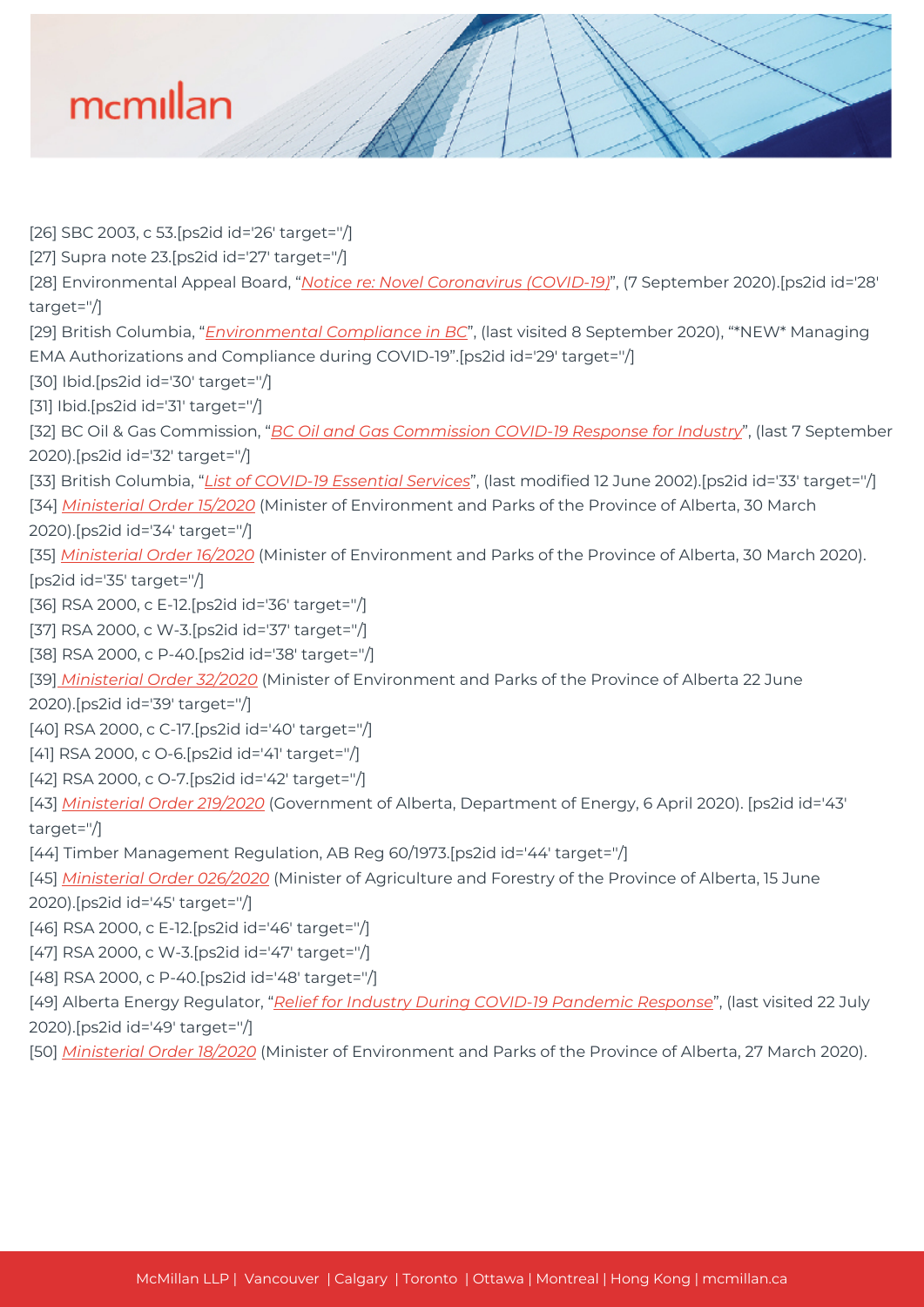[ps2id id='50' target=''/]

[51] *[Ministerial Order 20/2020](https://open.alberta.ca/publications/ministerial-order-20-2020-environment-and-parks)* (Minister of Environment and Parks of the Province of Alberta, 27 March 2020). [ps2id id='51' target=''/]

[52] *Constitution Act*, 1982, being Schedule B to the Canada Act 1982 (UK), 1982, c 11.[ps2id id='52' target=''/] [53] SA 1930, c 21.[ps2id id='53' target=''/]

[54] RSA 2000, c W-10.[ps2id id='54' target=''/]

[55] RSA 2000, c F-22.[ps2id id='55' target=''/]

[56] *[Ministerial Order 27/2020](https://open.alberta.ca/publications/ministerial-order-27-2020-justice-and-solicitor-general)* (Minister of Justice and Solicitor General of the Province of Alberta, 30 March 2020). [ps2id id='56' target=''/]

[57] RSA 2000, P-34. [ps2id id='57' target=''/]

[58] Alberta Utilities Commission, "[Announcement: Statement from AUC Chair Mark Kolesar regarding](https://mcmillan.ca/wp-content/uploads/2020/09/Announcement-templat.pdf) [COVID-19](https://mcmillan.ca/wp-content/uploads/2020/09/Announcement-templat.pdf)", (27 March 2020).[ps2id id='58' target=''/]

[59] Government of Alberta, "*[Essential Services](https://www.alberta.ca/restricted-and-non-restricted-services.aspx#toc-2)*", (last visited 8 September 2020).[ps2id id='59' target=''/] [60] *Ibid*.[ps2id id='60' target=''/]

[61] Government of Alberta, "*[COVID-19 Pandemic Planning for the Waste Sector: Business Continuity Planning](https://open.alberta.ca/publications/covid-19-pandemic-planning-for-the-waste-sector-business-continuity-planning-for-waste-management) [for Waste Management Facilities](https://open.alberta.ca/publications/covid-19-pandemic-planning-for-the-waste-sector-business-continuity-planning-for-waste-management)*", (last visited 8 September 2020).[ps2id id='61' target="/]

[62] Government of Alberta, "*[COVID-19 Pandemic Planning for the Water and Wastewater Sector: Business](https://open.alberta.ca/publications/covid-19-pandemic-planning-for-the-water-and-wastewater-sector-package) [Continuity Planning for Water & Wastewater Systems](https://open.alberta.ca/publications/covid-19-pandemic-planning-for-the-water-and-wastewater-sector-package)*" (last visited 8 September 2020).[ps2id id='62' target=''/]

[63] Government of Alberta, "*[COVID-19 Guidance for Wastewater Workers](https://open.alberta.ca/dataset/covid-19-pandemic-planning-for-the-water-and-wastewater-sector-package/resource/10beae62-326d-4aaf-9cd2-cec43343644c)*" (last visited 8 September 2020).[ps2id id='63' target=''/]

[64] Government of Alberta, "*[COVID-19 Waste Management: Information on Managing Waste Potentially](https://open.alberta.ca/publications/covid-19-waste-management) [Contaminated by COVID-19](https://open.alberta.ca/publications/covid-19-waste-management)*" (last visited 8 September 2020).[ps2id id='64' target=''/]

[65] Government of Alberta, "*[Notice to Alberta Applicators](https://open.alberta.ca/publications/notice-to-alberta-applicators-covid-19)*" (30 March 2020) and Government of Alberta, "*[Conditional Certification during the COVID-19 Pandemic](https://open.alberta.ca/publications/conditional-certification-during-the-covid-19-pandemic)*" (24 March 2020).[ps2id id='65' target=''/]

[66] Saskatchewan Ministry of Environment, "*[Ministry of Environment Temporary Enforcement Policy during](https://mcmillan.ca/wp-content/uploads/2020/09/Ministry2BEnforcement2BPolicy2BCOVID2B192B-2BRESCIND2B-2B2020-August.pdf) [the COVID-19 Pandemic](https://mcmillan.ca/wp-content/uploads/2020/09/Ministry2BEnforcement2BPolicy2BCOVID2B192B-2BRESCIND2B-2B2020-August.pdf)*", (last visited 7 September 2020).[ps2id id='66' target=''/]

[67] Saskatchewan Ministry of Environment, "*[Ministry of Environment Temporary Enforcement Policy during](https://mcmillan.ca/wp-content/uploads/2020/09/Ministry2BEnforcement2BPolicy2BCOVID2B192B-2BRESCIND2B-2B2020-August.pdf) [the COVID-19 Pandemic – Rescinded](https://mcmillan.ca/wp-content/uploads/2020/09/Ministry2BEnforcement2BPolicy2BCOVID2B192B-2BRESCIND2B-2B2020-August.pdf)*", (last visited 7 September 2020).[ps2id id='67' target=''/]

[68] SS 2010, c E-10.22.[ps2id id='68' target=''/]

[69] SS 1979-80, c E-10.1.[ps2id id='69' target=''/]

[70] Agricultural Packaging Product Waste Stewardship Regulations, RRS c E-10.22 Reg 4; The Electronic Equipment Stewardship Regulations, RRS, c E-10.22, Reg 6; Household Packaging and Paper Stewardship Program Regulations, RRS, c E-10.21, Reg 5; Waterworks and Sewage Works Regulations, RRS, c E-10.22, Reg 3; Waste Paint Management Regulations, RRS, c E-10.21, Reg 3;Used Petroleum and Antifreeze Products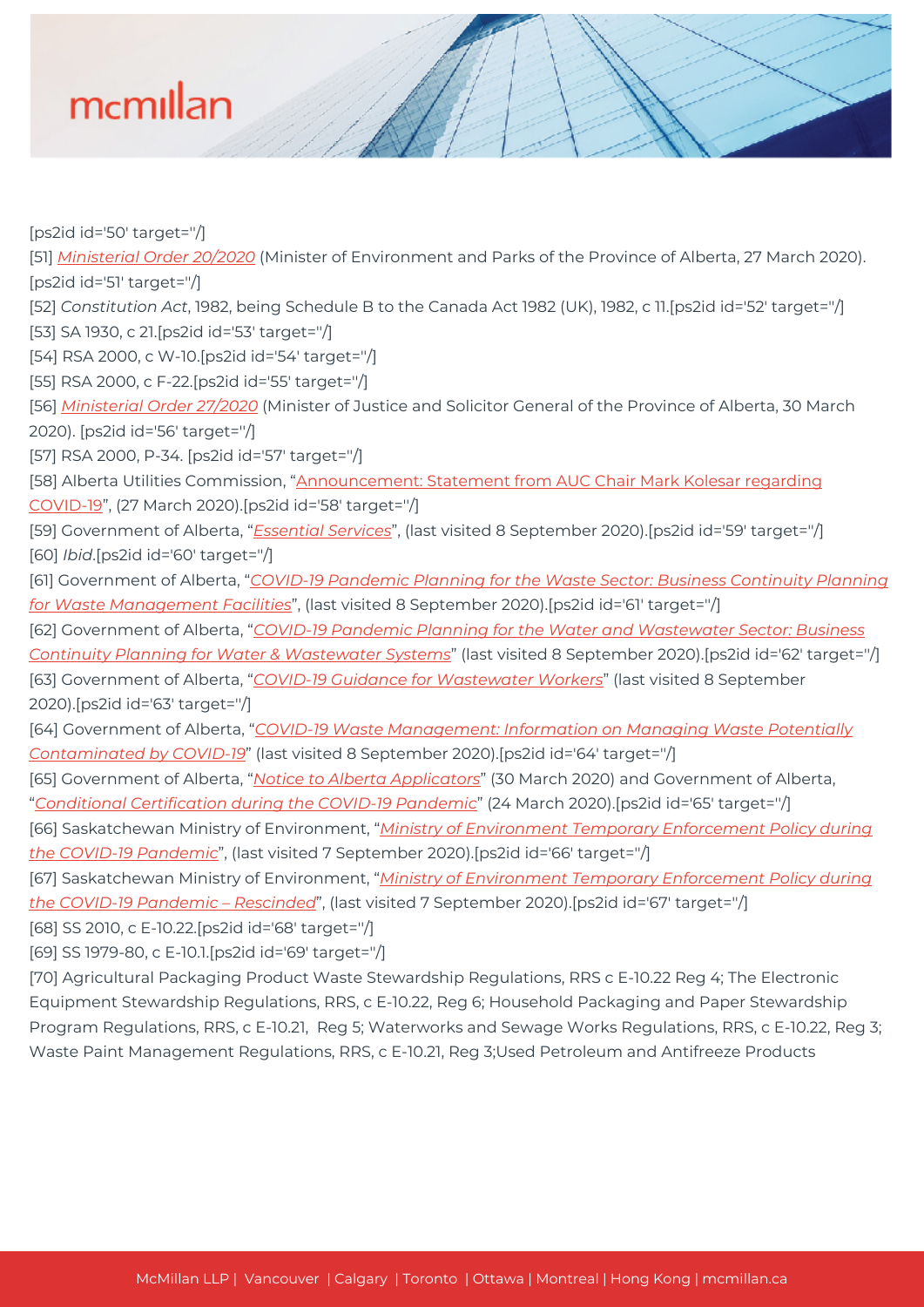Stewardship Regulations, RRS, c E-10.22, Reg 7; Scrap Tire Management Regulations, 2017. RRS, c E-10.22, Reg 5; The Household Hazardous Waste Products Stewardship Regulations, RRS, c E-10.22, Reg 8; Hazardous Substances and Waste Dangerous Good Regulations, RRS c E-10.2, Reg 3; PCB Waste Storage Regulations, RRS c E-10.2, Reg 1; Municipal Refuse Managements Regulations, RRS c E-10.2, Reg. 4; The Waterworks and Sewage Works Regulations, RRS c E-10.22, Reg 3.[ps2id id='70' target=''/] [71] SS 1998, c W-13.12.[ps2id id='71' target=''/] [72] SS 2016, c P-31.1.[ps2id id='72' target=''/] [73] RRS c P-31.1 Reg 3.[ps2id id='73' target=''/] [74] SS 1996, c C-27.01.[ps2id id='74' target=''/] [75] SS 2010, c M-2.01.[ps2id id='75' target=''/] [76] Government of Saskatchewan, "*[Saskatchewan Environmental Code](https://mcmillan.ca/wp-content/uploads/2020/09/Default.aspx_.pdf)*", (November 2014).[ps2id id='76' target=''/] [77] Saskatchewan Ministry of Energy and Resources, "*[Temporary Regulatory Relief Measures](https://mcmillan.ca/wp-content/uploads/2020/09/Default.aspx_.pdf)*", (last visited 7 September 2020).[ps2id id='77' target=''/] [78] Saskatchewan Ministry of Energy and Resources, "*[BT 2020-023 Rescinding of Temporary Oil and Gas](https://publications.saskatchewan.ca/#/products/107471) [Regulatory Relief Measures – August 27, 2020](https://publications.saskatchewan.ca/#/products/107471)*", (last visited 7 September 2020).[ps2id id='78' target=''/] [79] RRS 1978, c O-2.[ps2id id='79' target=''/] [80] RRS 2012, c O-2 Reg 6.[ps2id id='80' target=''/] [81] RRS 2019, c O-2 Reg 7.[ps2id id='81' target=''/] [82] SS 1998, c P-12.1[ps2id id='82' target=''/] [83] RRS, c P-12.1 Reg 2.[ps2id id='83' target=''/] [84] Saskatchewan Ministry of Energy and Resources, "*[Regulatory Relief Measure for Oil and Gas Dispositions](https://mcmillan.ca/wp-content/uploads/2020/09/Oil_and_Gas_Disposition_Regulatory_Relief_Measure_Bulletin_Details-v2.pdf)*", (last visited 8 September 2020).[ps2id id='84' target=''/] [85] RRS, c C-50.2 Reg 31.[ps2id id='85' target=''/] [86] *Supra* note 84.[ps2id id='86' target=''/] [87] RRS c C-50.2 Reg 27.[ps2id id='87' target=''/] [88] Saskatchewan Ministry of Energy and Resources, "Government to Provide Relief Measures for Mining Industry" (last visited 8 September 2020).[ps2id id='88' target=''/] [89] Government of Saskatchewan, "*[Critical Public Services to Address COVID-19 and Allowable Business](https://mcmillan.ca/wp-content/uploads/2020/09/Critical-Public-Services-to-Address-COVID-19-and-Allowable-Business-Services.pdf) [Services](https://mcmillan.ca/wp-content/uploads/2020/09/Critical-Public-Services-to-Address-COVID-19-and-Allowable-Business-Services.pdf)*", (8 September 2020).[ps2id id='89' target=''/] [90] *Ibid*.[ps2id id='90' target=''/] [91] Minister of Health, Seniors and Active Living, "*[Order under the Public Health Act](https://mcmillan.ca/wp-content/uploads/2020/09/orders-soe-04132020.pdf)*", (last modified 13 April 2020).[ps2id id='91' target=''/] [92] Manitoba, "*[Manitoba Invests \\$33 Million in Damage Prevention and Climate Resiliency Projects](https://news.gov.mb.ca/news/index.html?item=48383&posted=2020-06-03)*", (22 June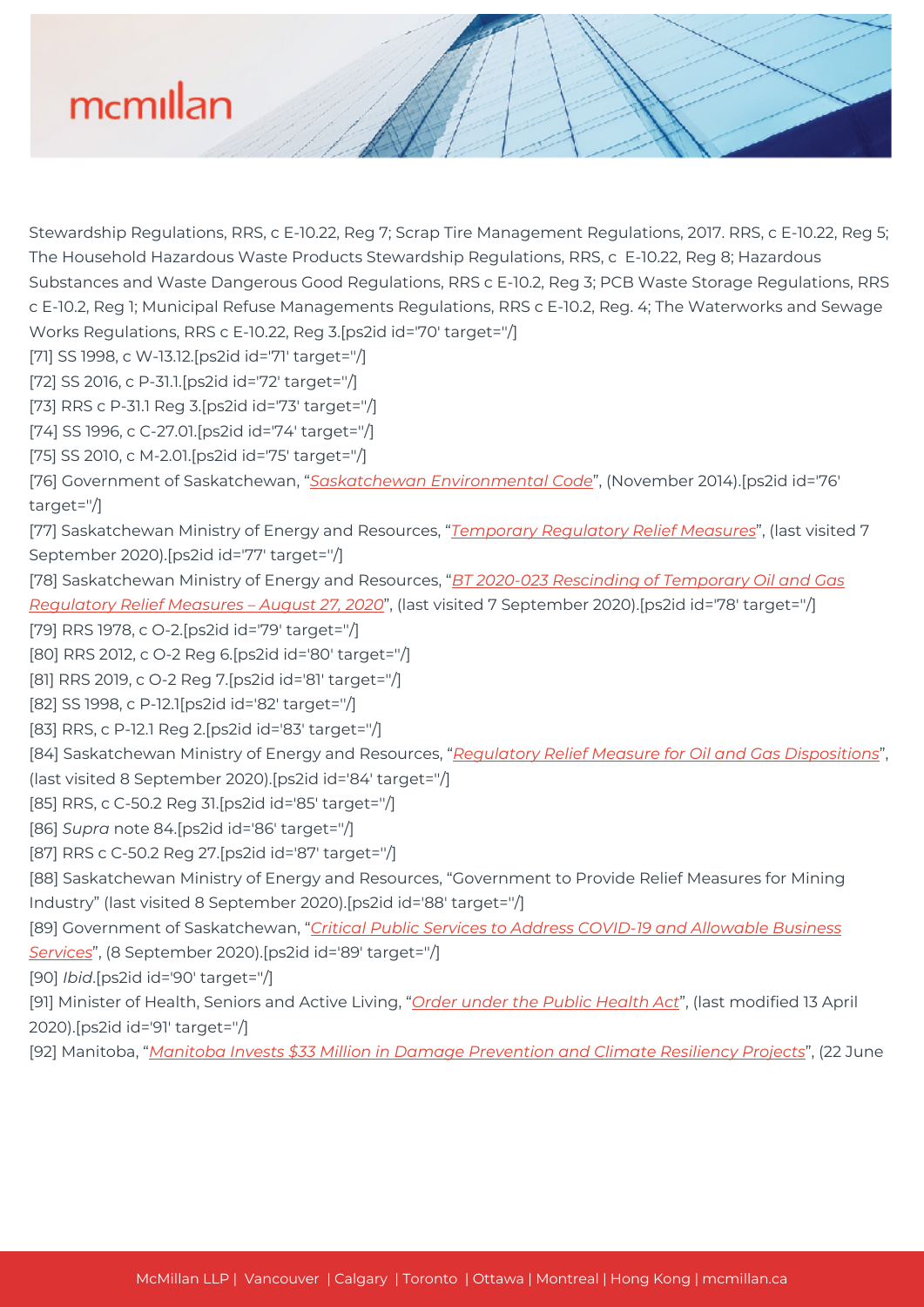2020).[ps2id id='92' target=''/] [93] CBC News, "*[Manitoba Hydro asks province to relax environmental requirements during COVID-19](https://www.cbc.ca/news/canada/manitoba/manitoba-hydro-environmental-licensing-pandemic-1.5544740) [pandemic](https://www.cbc.ca/news/canada/manitoba/manitoba-hydro-environmental-licensing-pandemic-1.5544740)*", (last modified 27 April 2020).[ps2id id='93' target=''/] [94] Manitoba Media Bulletin "*[Province Suspends Permits Within Burning Permit Area As Part Of Wildfire](https://news.gov.mb.ca/news/index.html?item=48242&posted=2020-05-18) [Prevention Measures](https://news.gov.mb.ca/news/index.html?item=48242&posted=2020-05-18)*", (23 June 2020).[ps2id id='94' target=''/] [95] Ontario, "*[Ontario Extends Orders Under the Reopening Ontario Act, 2020](https://news.ontario.ca/en/release/58072/ontario-extends-orders-under-the-reopening-ontario-act-2020)*", (8 September 2020).[ps2id id='95' target=''/] [96] Ontario Land Tribunals, "*[COVID-19 Updates on Ontario Land Tribunals Operations](https://olt.gov.on.ca/covid-19/)*", (last modified 21 August 2020).[ps2id id='96' target=''/] [97] Ontario Land Tribunals, "*[About the OLT](https://olt.gov.on.ca/about-olt/)*", (8 September 2020).[ps2id id='97' target=''/] [98] Ontario Land Tribunals, "*[COVID-19 Updates on Ontario Land Tribunals Operations](https://olt.gov.on.ca/covid-19/)*", (last modified 21 August 2020)..[ps2id id='98' target=''/] [99] *Ibid*.[ps2id id='99' target=''/] [100] Ministry of the Environment, Conservation and Parks, "*[Minister's Direction](https://mcmillan.ca/wp-content/uploads/2020/09/C19_Minister_s_Direction_-_March_26.pdf)*", (26 March 2020).[ps2id id='100' target=''/] [101] Ontario, "*[O. Reg. 115/20: Temporary Exemptions Relating to Declared Emergency](https://www.ontario.ca/laws/regulation/200115)*", (last visited 23 June 2020).[ps2id id='101' target=''/] [102] Ontario, "*[List of Essential Workplaces](https://www.ontario.ca/page/reopening-ontario-stages)*", (last modified 22 April 2020).[ps2id id='102' target=''/] [103] CTV News, "*[Full List of Businesses that can Reopen in Ontario](https://toronto.ctvnews.ca/here-is-the-list-of-businesses-that-can-enter-stage-3-1.4921154)*", (last modified 14 May 2020).[ps2id id='103' target=''/] [104] O Reg 73/20 (order under subsection 7.1(2) of the Emergency Management and Civil Protection Act).[ps2id id='104' target=''/] [105] Ministry of Energy, Northern Development and Mines, "*[MLAS Update – August 19, 2020](https://www.mndm.gov.on.ca/en/news/mines-and-minerals/mlas-update-august-19-2020)*", (last modified 19 August 2020).[ps2id id='105' target=''/] [106] Greenhouse Gas Emissions: Quantification, Reporting and Verification, O Reg 218/20.[ps2id id='106' target=''/] [107] Ontario, "*[Proposed amendment to a regulation under the Endangered Species Act, 2007 relating to](https://ero.ontario.ca/notice/019-1995) [forest operations in Crown forests](https://ero.ontario.ca/notice/019-1995)*", (29 June 2020).[ps2id id='107' target=''/] [108] Ontario, "*[Delayed commencement of the new Excess Soil Regulation and exemption from Record of Site](https://ero.ontario.ca/notice/019-1853) [Condition for temporary hospitals and residences](https://ero.ontario.ca/notice/019-1853)*", (20 July 2020).[ps2id id='108' target=''/] [109] Ontario, "*[Bill 197, Covid-19 Economic Recovery Act](https://www.ola.org/en/legislative-business/bills/parliament-42/session-1/bill-197)*", (20 July 2020).[ps2id id='109' target=''/] [110] Law Times, "*[First Nations and Environmental groups challenge Ontario's changes to Environmental](https://www.lawtimesnews.com/practice-areas/litigation/first-nations-and-environmental-groups-challenge-ontarios-changes-to-environmental-assessments/333064) [Assessments](https://www.lawtimesnews.com/practice-areas/litigation/first-nations-and-environmental-groups-challenge-ontarios-changes-to-environmental-assessments/333064)*", (8 September 2020).[ps2id id='110' target=''/] [111] Government of Quebec, "*[Gradual resumption of activities under the COVID-19-related pause](https://www.quebec.ca/en/health/health-issues/a-z/2019-coronavirus/gradual-resumption-activities-covid19-related-pause/)*" (last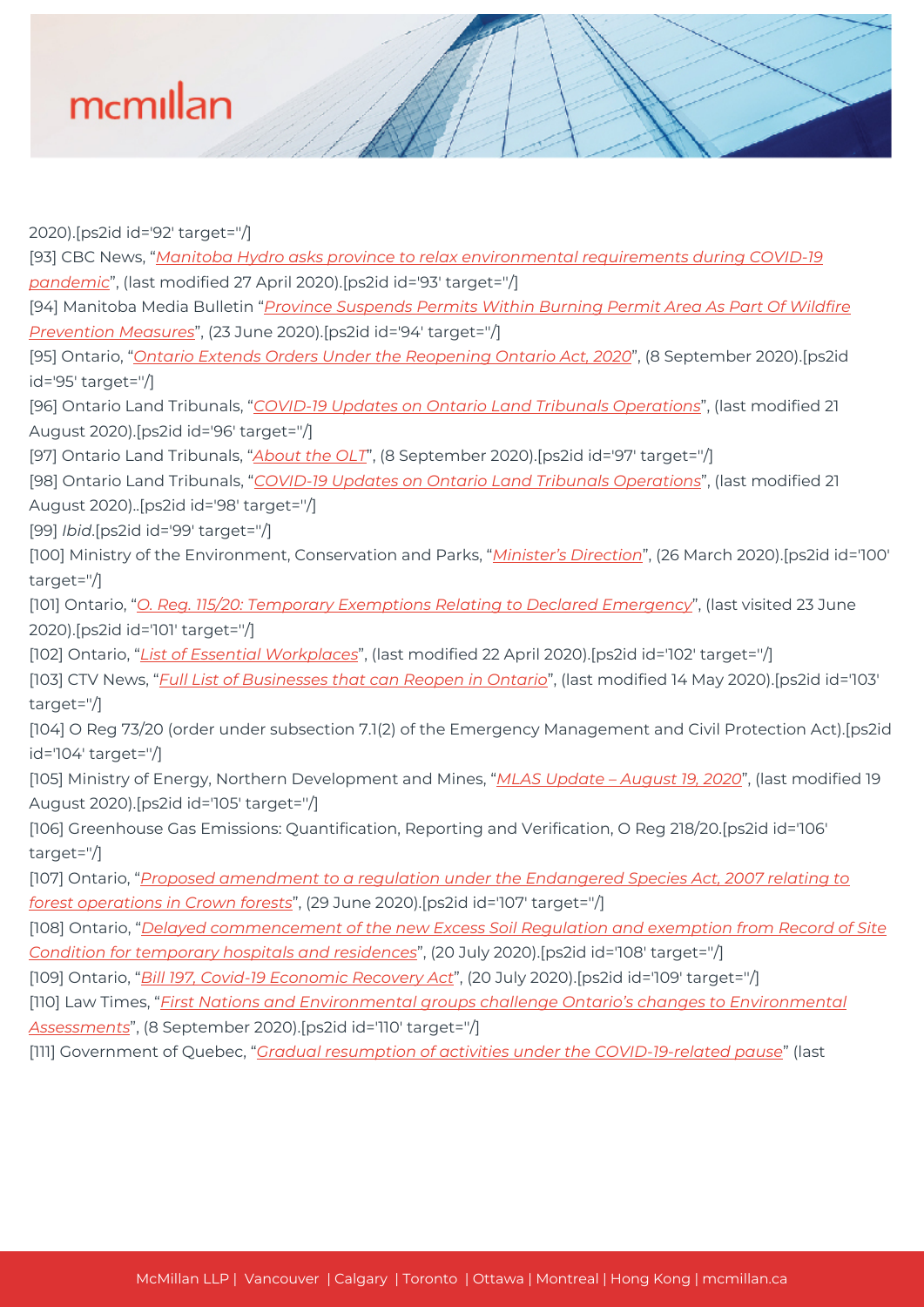modified 4 September 2020).[ps2id id='111' target=''/] [112] Quebec, "*[Reopening and maintaining economic activities \(COVID-19\)](https://www.quebec.ca/en/health/health-issues/a-z/2019-coronavirus/reopening-maintaining-economic-activities-covid-19/)*" (last updated 18 August 2020).[ps2id id='112' target=''/] [113] CQLR c Q-2, s 31.0.12.[ps2id id='113' target=''/] [114] Québec Ministre of l'Environnement et de la Lutte contre les changements climatiques, "*[Une exemption](http://www.environnement.gouv.qc.ca/infuseur/communique.asp?no=4335) [ministérielle pour les entreprises qui modifieront leur production pour participer aux efforts de lutte contre la](http://www.environnement.gouv.qc.ca/infuseur/communique.asp?no=4335) [COVID-19](http://www.environnement.gouv.qc.ca/infuseur/communique.asp?no=4335)*", (2 April 2020).[ps2id id='114' target=''/] [115] Governement of Quebec, "*[Conversion d'activités industrielles \(COVID-19\)](https://www.quebec.ca/entreprises-et-travailleurs-autonomes/conversion-dactivites-industrielles-covid-19/)*" (last modified 19 August 2020).[ps2id id='115' target=''/] [116] *Ibid*.[ps2id id='116' target=''/] [117] Government of Quebec, "*[Contrôle environnemental priorisé \(COVID-19\)](https://www.quebec.ca/environnement-et-ressources-naturelles/covid-19-environnement/controle-environnemental-priorise-covid-19/)*" (last updated 19 August 2020).[ps2id id='117' target=''/] [118] *Ibid*.[ps2id id='118' target=''/] [119] I*bid*.[ps2id id='119' target=''/] [120] RRQ, c Q-2, r 15.[ps2id id='120' target=''/] [121] Ministre of l'Environnement et de la Lutte contre les changements climatiques, "*[Déclaration obligatoire de](http://www.environnement.gouv.qc.ca/air/declar_contaminants/index.htm) [certaines émissions de contaminants dans l'atmosphère](http://www.environnement.gouv.qc.ca/air/declar_contaminants/index.htm)*" (last consulted 8 September 2020).[ps2id id='121' target=''/]

[122] Ministre of l'Environnement et de la Lutte contre les changements climatiques, "*[Permis et certificats pour](https://www.quebec.ca/entreprises-et-travailleurs-autonomes/permis-certificats-pesticides-covid-19/) [la vente et l'utilisation de pesticides \(COVID-19\)](https://www.quebec.ca/entreprises-et-travailleurs-autonomes/permis-certificats-pesticides-covid-19/)*" (last updated 19 August, 2020).[ps2id id='122' target=''/] [123] Ministre of l'Environnement et de la Lutte contre les changements climatiques, "*[Autorisations](https://www.quebec.ca/en/environment-and-natural-resources/covid-19-environnement/environmental-authorizations-covid-19/) [environnementales : ajustements \(COVID-19\)](https://www.quebec.ca/en/environment-and-natural-resources/covid-19-environnement/environmental-authorizations-covid-19/)*" (last updated 19 August 2020).[ps2id id='123' target=''/] [124] Ministre of l'Environnement et de la Lutte contre les changements climatiques, "*[Informations](http://www.environnement.gouv.qc.ca/ministere/covid-19.htm) [importantes à l'intention des partenaires et des clientèles](http://www.environnement.gouv.qc.ca/ministere/covid-19.htm)*", (last updated 26 June 2020).[ps2id id='124' target=''/] [125] Règlement sur la déclaration des prélèvements d'eau, CQLR, c Q-2, r 14.[ps2id id='125' target=''/] [126] Ministre of l'Environnement et de la Lutte contre les changements climatiques, "*[Déclaration des](http://www.environnement.gouv.qc.ca/eau/prelevements/enligne.htm) [prélèvements d'eau 2019 – Tolérance pour la transmission et le paiement de la redevance](http://www.environnement.gouv.qc.ca/eau/prelevements/enligne.htm)*" (last consulted 8 September 2020).[ps2id id='126' target=''/]

[127] Ministre of l'Environnement et de la Lutte contre les changements climatiques, "*[Drinking water](https://www.quebec.ca/en/environment-and-natural-resources/covid-19-environnement/drinking-water-management-covid-19/) [management \(COVID-19\)](https://www.quebec.ca/en/environment-and-natural-resources/covid-19-environnement/drinking-water-management-covid-19/)*", (last updated 19 August 2020). [ps2id id='127' target=''/]

[128] Ministre of l'Environnement et de la Lutte contre les changements climatiques, "*[Suivi des ouvrages](http://www.environnement.gouv.qc.ca/eau/eaux-usees/somaeu/index.htm) [municipaux d'assainissement des eaux usées](http://www.environnement.gouv.qc.ca/eau/eaux-usees/somaeu/index.htm)*" (last accessed 8 September 2020).[ps2id id='128' target=''/] [129] Ministère des Affaires municipales et de l'Habitation, "*[Guide to Developing a Specific Epidemic and](https://mcmillan.ca/wp-content/uploads/2020/09/Gui_Coronavirus_Muni_ENG.pdf) [Pandemic Plan for Municipalities](https://mcmillan.ca/wp-content/uploads/2020/09/Gui_Coronavirus_Muni_ENG.pdf)*", (25 March 2020).[ps2id id='129' target=''/]